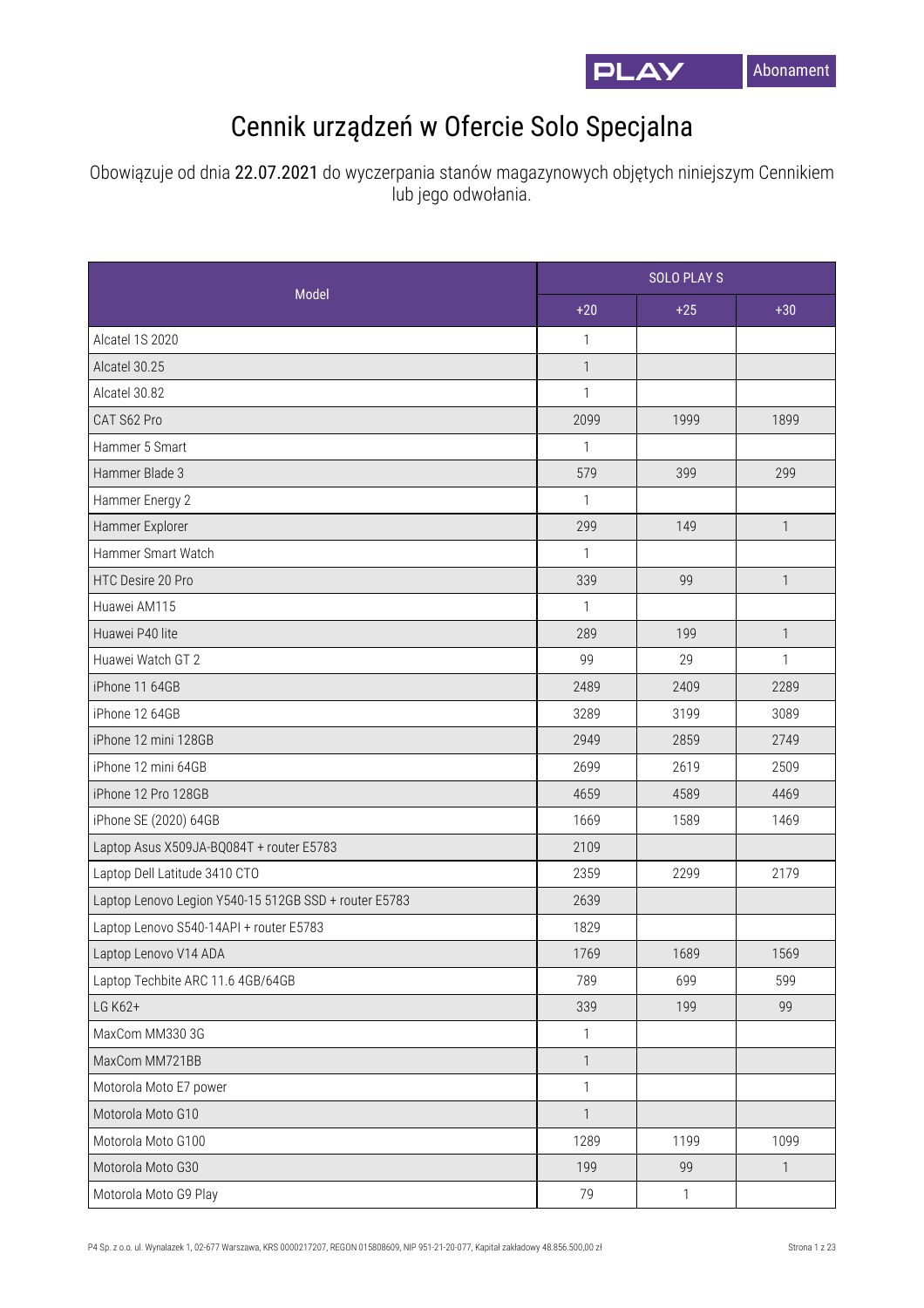

| Model                                                                    |                           | <b>SOLO PLAYS</b> |              |  |
|--------------------------------------------------------------------------|---------------------------|-------------------|--------------|--|
|                                                                          | $+20$                     | $+25$             | $+30$        |  |
| Motorola Moto G9 Power                                                   | 289                       | 99                | $\mathbf{1}$ |  |
| Nokia 2720 Flip                                                          | 1                         |                   |              |  |
| Nokia 3.4                                                                | $\mathbf{1}$              |                   |              |  |
| Nokia 6300 4G                                                            | $\mathbf{1}$              |                   |              |  |
| Oppo A15s                                                                | 59                        | $\mathbf{1}$      |              |  |
| Oppo A53 128GB                                                           | 199                       | 119               | $\mathbf{1}$ |  |
| Oppo Reno4 Lite                                                          | 429                       | 299               | 199          |  |
| Oppo Reno5                                                               | 1249                      | 1169              | 1049         |  |
| Oppo Reno5 Lite                                                          | 719                       | 639               | 529          |  |
| Oppo Reno5 Z                                                             | 949                       | 869               | 759          |  |
| Realme 7                                                                 | 259                       | 99                | $\mathbf{1}$ |  |
| Realme 7 Pro                                                             | 729                       | 499               | 399          |  |
| Realme 7i                                                                | 139                       | 49                | $\mathbf{1}$ |  |
| Realme 8                                                                 | 439                       | 299               | 99           |  |
| Realme 8 PRO                                                             | 729                       | 649               | 529          |  |
| Samsung Galaxy A02s                                                      | 139                       | 49                | $\mathbf{1}$ |  |
| Samsung Galaxy A12                                                       | $\mathbf{1}$              |                   |              |  |
| Samsung Galaxy A21s                                                      | 249                       | 169               | 49           |  |
| Samsung Galaxy A22                                                       | 429                       | 349               | 229          |  |
| Samsung Galaxy A22 5G                                                    | 539                       | 459               | 339          |  |
| Samsung Galaxy A32                                                       | 629                       | 549               | 439          |  |
| Samsung Galaxy A32 5G                                                    | 599                       | 519               | 399          |  |
| Samsung Galaxy A41                                                       | 429                       | 299               | 199          |  |
| Samsung Galaxy A51                                                       | 629                       | 549               | 439          |  |
| Samsung Galaxy A52                                                       | 949                       | 869               | 749          |  |
| Samsung Galaxy A71                                                       | 849                       | 769               | 649          |  |
| Samsung Galaxy A72                                                       | 1529                      | 1449              | 1339         |  |
| Samsung Galaxy Buds+                                                     | $\ensuremath{\mathsf{1}}$ |                   |              |  |
| Samsung Galaxy Fit 2                                                     | $\mathbf{1}$              |                   |              |  |
| Samsung Galaxy Note 20 Ultra 5G                                          | 4319                      | 4239              | 4129         |  |
| Samsung Galaxy S20 FE 5G                                                 | 1919                      | 1839              | 1719         |  |
| Samsung Galaxy S21                                                       | 2899                      | 2819              | 2699         |  |
| Samsung Galaxy S21 256GB                                                 | 3099                      | 3019              | 2899         |  |
| Samsung Galaxy S21+                                                      | 3799                      | 3719              | 3599         |  |
| Samsung Galaxy Watch Active2 40 mm Aluminium                             | 189                       | 99                | $\mathbf{1}$ |  |
| Samsung Galaxy Watch Active2 44 mm Aluminium                             | 189                       | 99                | $\mathbf{1}$ |  |
| Samsung Galaxy Xcover 5                                                  | 629                       | 549               | 429          |  |
| Sony PlayStation 5                                                       | 2519                      | 2429              | 2319         |  |
| Sony PlayStation 5 + pad Sony DualSense + gra Returnal + PS Plus 365 dni | 2779                      | 2699              | 2589         |  |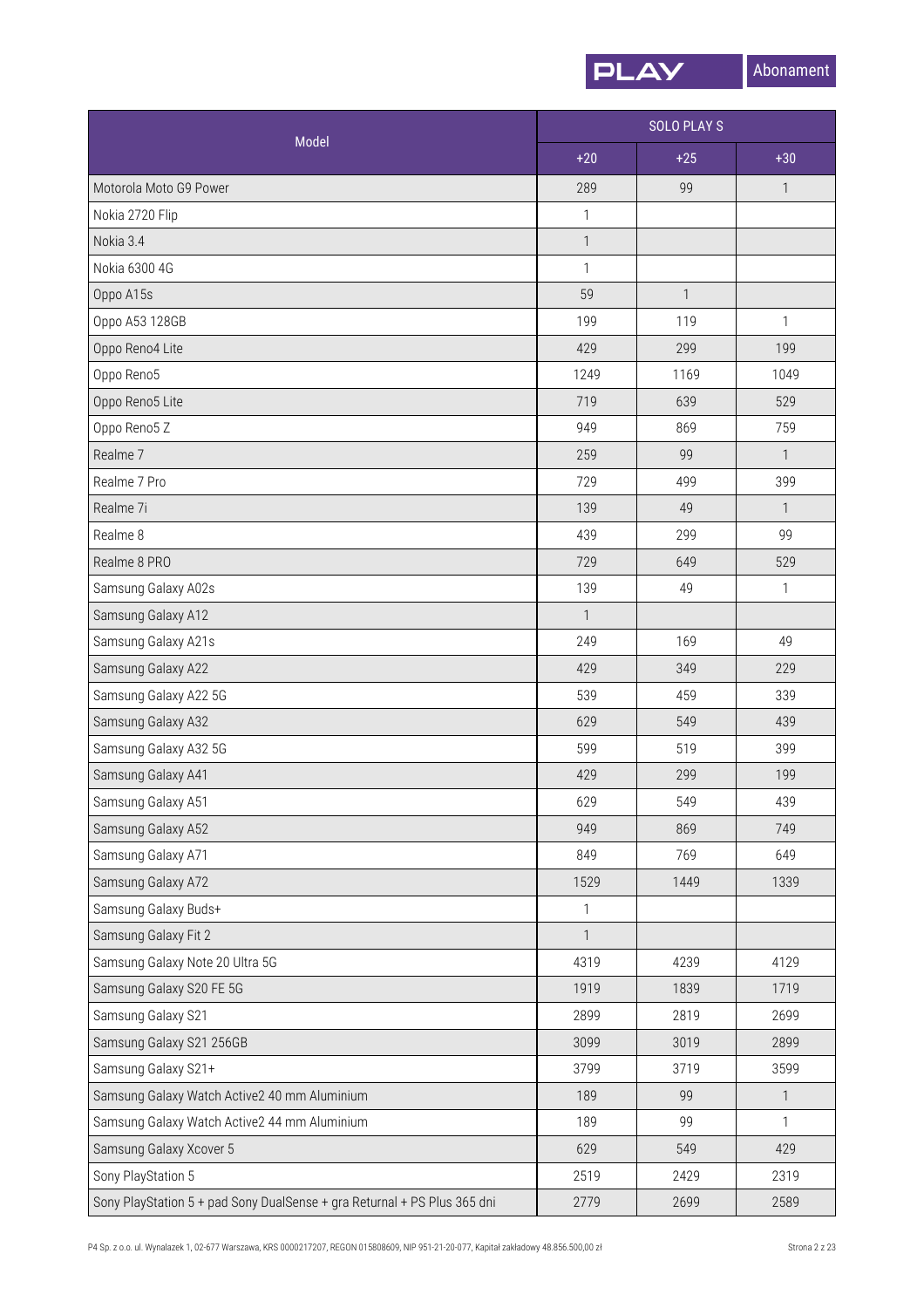

| Model                                                     |              | <b>SOLO PLAYS</b> |              |  |
|-----------------------------------------------------------|--------------|-------------------|--------------|--|
|                                                           | $+20$        | $+25$             | $+30$        |  |
| Sony PlayStation 5 + pad Sony DualSense + PS Plus 365 dni | 2489         | 2399              | 2299         |  |
| Sony PlayStation Plus 365 dni                             | $\mathbf{1}$ |                   |              |  |
| Tablet Huawei MediaPad T5 10 LTE 2GB/16GB                 | 229          |                   |              |  |
| Tablet Lenovo M10 FHD PLUS 4GB/64GB LTE X606X             | 499          | 429               | 299          |  |
| Tablet Lenovo M10 HD LTE (2 gen-TB X306X)                 | 399          | 329               | 219          |  |
| <b>TCL 20 SE</b>                                          | $\mathbf{1}$ |                   |              |  |
| Vivo Y11s                                                 | $\mathbf{1}$ |                   |              |  |
| Vivo Y20s                                                 | $\mathbf{1}$ | $\mathbf{1}$      |              |  |
| Vivo Y70                                                  | 399          | 299               | 199          |  |
| Xbox Series S 512GB                                       | 879          | 699               | 499          |  |
| Xiaomi Mi 10T lite 5G 128GB                               | 719          | 639               | 519          |  |
| Xiaomi Mi 11 Lite 5G                                      | 1169         | 1079              | 969          |  |
| Xiaomi Mi 11i 5G                                          | 2019         | 1939              | 1829         |  |
| Xiaomi Mi Band 5                                          | $\mathbf{1}$ |                   |              |  |
| Xiaomi Mi True Wireless Earbuds Basic 2                   | $\mathbf{1}$ |                   |              |  |
| Xiaomi Mi Watch Lite                                      | $\mathbf{1}$ |                   |              |  |
| Xiaomi Redmi 9                                            | $\mathbf{1}$ |                   |              |  |
| Xiaomi Redmi 9A                                           | $\mathbf{1}$ |                   |              |  |
| Xiaomi Redmi 9C NFC                                       | $\mathbf{1}$ |                   |              |  |
| Xiaomi Redmi 9T                                           | 189          | 99                | $\mathbf{1}$ |  |
| Xiaomi Redmi Note 10 5G                                   | 389          | 299               | 199          |  |
| Xiaomi Redmi Note 10 Pro                                  | 729          | 649               | 529          |  |
| Xiaomi Redmi Note 10S                                     | 519          | 439               | 329          |  |
| Xiaomi Redmi Note 9                                       | 329          | 199               | 99           |  |
| Xiaomi Redmi Note 9 Pro                                   | 549          | 459               | 349          |  |
| Xiaomi Redmi Note 9T                                      | 499          | 429               | 299          |  |

|                                      | <b>SOLO PLAYS</b> |        |        |
|--------------------------------------|-------------------|--------|--------|
| <b>Zestaw</b>                        | $+20$             | $+25$  | $+30$  |
| Hammer Blade 3 + Hammer Smart Watch  | 769               | 689    | 579    |
| Hammer Blade 3                       | 595,63            | 533,66 | 448,46 |
| Hammer Smart Watch                   | 173,37            | 155,34 | 130,54 |
| Hammer Energy 2 + Hammer Smart Watch | 249               | 99     |        |
| Hammer Energy 2                      | 161,92            | 64,38  | 0,65   |
| Hammer Smart Watch                   | 87,08             | 34,62  | 0,35   |
| Hammer Explorer + Hammer Smart Watch | 479               | 399    | 289    |
| Hammer Explorer                      | 350,21            | 291,72 | 211,30 |
| Hammer Smart Watch                   | 128,79            | 107,28 | 77,70  |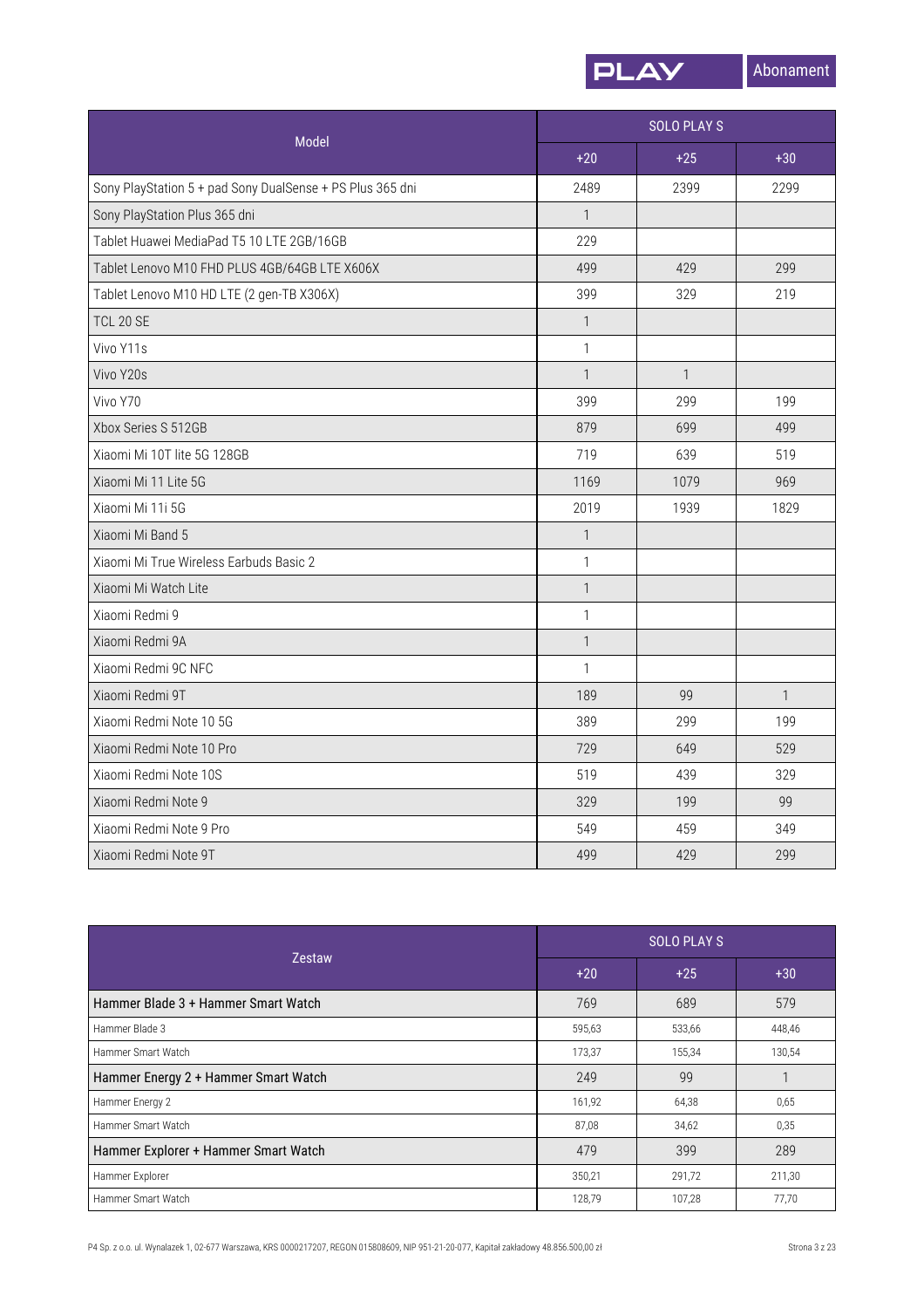

|                                                                            | <b>SOLO PLAYS</b> |         | Zestaw  |
|----------------------------------------------------------------------------|-------------------|---------|---------|
|                                                                            | $+20$             | $+25$   | $+30$   |
| Samsung Galaxy A12 + Samsung Galaxy Fit 2                                  | 259               | 179     | 59      |
| Samsung Galaxy A12                                                         | 218,29            | 150,87  | 49,73   |
| Samsung Galaxy Fit 2                                                       | 40,71             | 28,13   | 9,27    |
| Samsung Galaxy A21s + Samsung Galaxy Fit 2                                 | 299               | 229     | 99      |
| Samsung Galaxy A21s                                                        | 246,46            | 188,76  | 81,60   |
| Samsung Galaxy Fit 2                                                       | 52,54             | 40,24   | 17,40   |
| Samsung Galaxy A32 + Samsung Galaxy Fit 2                                  | 689               | 599     | 489     |
| Samsung Galaxy A32                                                         | 599,57            | 521,26  | 425,53  |
| Samsung Galaxy Fit 2                                                       | 89,43             | 77,74   | 63,47   |
| Samsung Galaxy A32 + Samsung Galaxy Watch Active2 40 mm Aluminium          | 1229              | 1149    | 1039    |
| Samsung Galaxy A32                                                         | 646,88            | 604,77  | 546,87  |
| Samsung Galaxy Watch Active2 40 mm Aluminium                               | 582,12            | 544,23  | 492,13  |
| Samsung Galaxy A32 + Samsung Galaxy Watch Active2 44 mm Aluminium          | 1229              | 1149    | 1039    |
| Samsung Galaxy A32                                                         | 646,88            | 604,77  | 546,87  |
| Samsung Galaxy Watch Active2 44 mm Aluminium                               | 582,12            | 544,23  | 492,13  |
| Samsung Galaxy A32 5G + Samsung Galaxy Watch Active2 40 mm Aluminium       | 1199              | 1119    | 999     |
| Samsung Galaxy A32 5G                                                      | 697,18            | 650,67  | 580,89  |
| Samsung Galaxy Watch Active2 40 mm Aluminium                               | 501,82            | 468,33  | 418,11  |
| Samsung Galaxy A32 5G + Samsung Galaxy Watch Active2 44 mm Aluminium       | 1199              | 1119    | 999     |
| Samsung Galaxy A32 5G                                                      | 697,18            | 650,67  | 580,89  |
| Samsung Galaxy Watch Active2 44 mm Aluminium                               | 501,82            | 468,33  | 418,11  |
| Samsung Galaxy A52 + Samsung Galaxy Watch Active2 40 mm Aluminium          | 1529              | 1439    | 1329    |
| Samsung Galaxy A52                                                         | 978,73            | 921,12  | 850,71  |
| Samsung Galaxy Watch Active2 40 mm Aluminium                               | 550,27            | 517,88  | 478,29  |
| Samsung Galaxy A52 + Samsung Galaxy Watch Active2 44 mm Aluminium          | 1529              | 1439    | 1329    |
| Samsung Galaxy A52                                                         | 978,73            | 921,12  | 850,71  |
| Samsung Galaxy Watch Active2 44 mm Aluminium                               | 550,27            | 517,88  | 478,29  |
| Samsung Galaxy A72 + Samsung Galaxy Watch Active2 40 mm Aluminium          | 2099              | 2019    | 1899    |
| Samsung Galaxy A72                                                         | 1447,86           | 1392,68 | 1309,90 |
| Samsung Galaxy Watch Active2 40 mm Aluminium                               | 651,14            | 626,32  | 589,10  |
| Samsung Galaxy A72 + Samsung Galaxy Watch Active2 44 mm Aluminium          | 2099              | 2019    | 1899    |
| Samsung Galaxy A72                                                         | 1447,86           | 1392,68 | 1309,90 |
| Samsung Galaxy Watch Active2 44 mm Aluminium                               | 651,14            | 626,32  | 589,10  |
| Samsung Galaxy S20 FE 5G + Samsung Galaxy Watch Active2 40 mm<br>Aluminium | 2519              | 2429    | 2319    |
| Samsung Galaxy S20 FE 5G                                                   | 1906,62           | 1838,50 | 1755,24 |
| Samsung Galaxy Watch Active2 40 mm Aluminium                               | 612,38            | 590,50  | 563,76  |
| Samsung Galaxy S20 FE 5G + Samsung Galaxy Watch Active2 44 mm<br>Aluminium | 2519              | 2429    | 2319    |
| Samsung Galaxy S20 FE 5G                                                   | 1906,62           | 1838,50 | 1755,24 |
| Samsung Galaxy Watch Active2 44 mm Aluminium                               | 612,38            | 590,50  | 563,76  |
| Samsung Galaxy S21 + Samsung Galaxy Watch Active2 40 mm Aluminium          | 3499              | 3399    | 3299    |
| Samsung Galaxy S21                                                         | 2843,39           | 2762,13 | 2680,87 |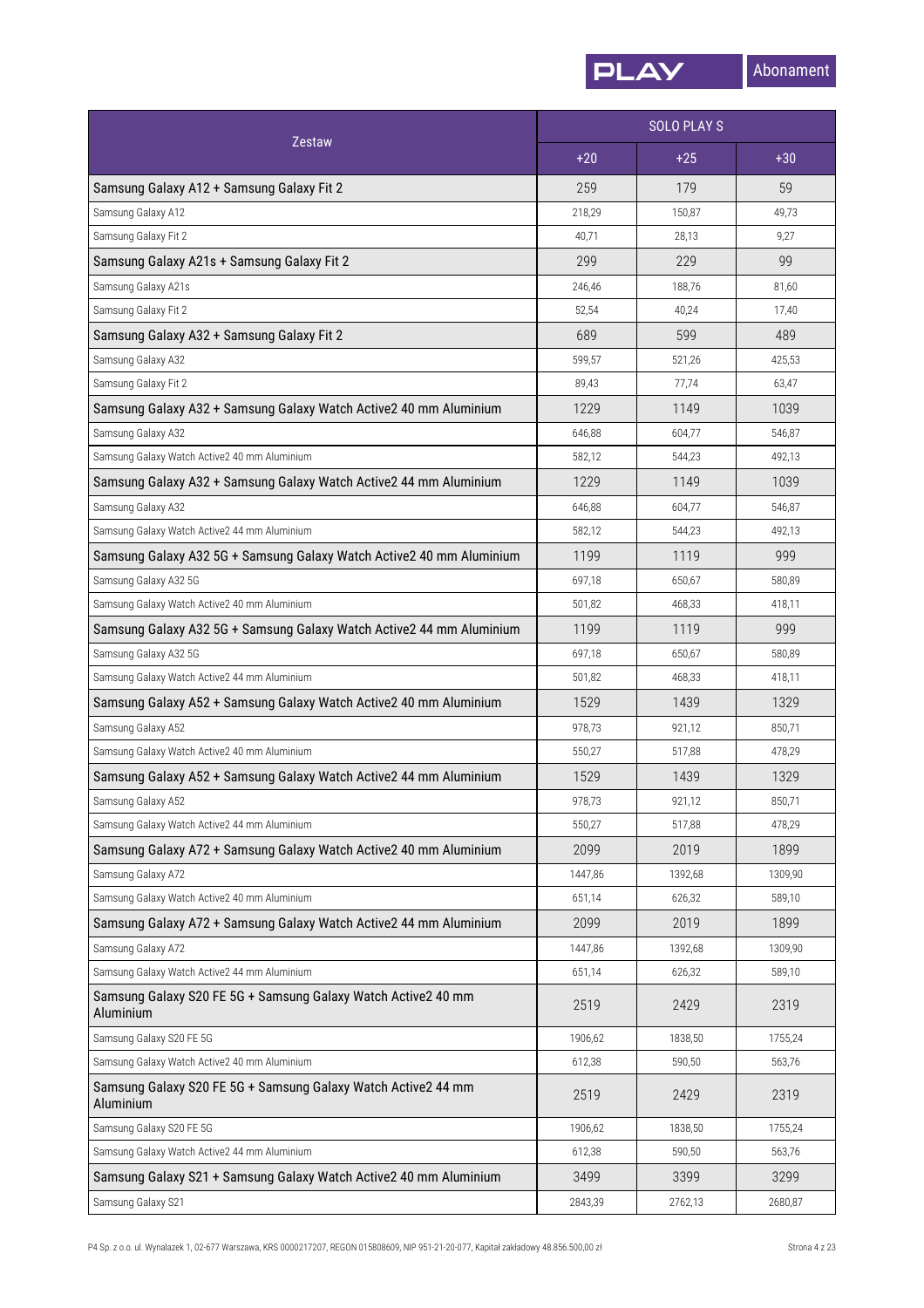

|                                                                    | <b>SOLO PLAYS</b> |         |              |
|--------------------------------------------------------------------|-------------------|---------|--------------|
| Zestaw                                                             | $+20$             | $+25$   | $+30$        |
| Samsung Galaxy Watch Active2 40 mm Aluminium                       | 655,61            | 636,87  | 618,13       |
| Samsung Galaxy S21 + Samsung Galaxy Watch Active2 44 mm Aluminium  | 3499              | 3399    | 3299         |
| Samsung Galaxy S21                                                 | 2843,39           | 2762,13 | 2680,87      |
| Samsung Galaxy Watch Active2 44 mm Aluminium                       | 655,61            | 636,87  | 618,13       |
| Samsung Galaxy S21+ + Samsung Galaxy Watch Active2 40 mm Aluminium | 4399              | 4319    | 4199         |
| Samsung Galaxy S21+                                                | 3704,95           | 3637,57 | 3536,50      |
| Samsung Galaxy Watch Active2 40 mm Aluminium                       | 694,05            | 681,43  | 662,50       |
| Samsung Galaxy S21+ + Samsung Galaxy Watch Active2 44 mm Aluminium | 4399              | 4319    | 4199         |
| Samsung Galaxy S21+                                                | 3704,95           | 3637,57 | 3536,50      |
| Samsung Galaxy Watch Active2 44 mm Aluminium                       | 694,05            | 681,43  | 662,50       |
| Sony PlayStation 5 + Sony PlayStation Plus 365 dni                 | 2739              | 2659    | 2549         |
| Sony PlayStation 5                                                 | 2536,83           | 2462,74 | 2360,86      |
| Sony PlayStation Plus 365 dni                                      | 202,17            | 196,26  | 188,14       |
| Xiaomi Mi 11 Lite 5G + Xiaomi Mi Watch Lite                        | 1329              | 1249    | 1139         |
| Xiaomi Mi 11 Lite 5G                                               | 1202,94           | 1130,53 | 1030,96      |
| Xiaomi Mi Watch Lite                                               | 126,06            | 118,47  | 108,04       |
| Xiaomi Redmi 9 + Xiaomi Mi Band 5                                  | 229               | 149     | 29           |
| Xiaomi Redmi 9                                                     | 191,05            | 124,31  | 24,19        |
| Xiaomi Mi Band 5                                                   | 37,95             | 24,69   | 4,81         |
| Xiaomi Redmi 9C NFC + Xiaomi Mi Band 5                             | 79                | 9       | $\mathbf{1}$ |
| Xiaomi Redmi 9C NFC                                                | 62,45             | 7,11    | 0,79         |
| Xiaomi Mi Band 5                                                   | 16,55             | 1,89    | 0,21         |
| Xiaomi Redmi 9T + Xiaomi Mi Band 5                                 | 279               | 199     | 79           |
| Xiaomi Redmi 9T                                                    | 235,77            | 168,17  | 66,76        |
| Xiaomi Mi Band 5                                                   | 43,23             | 30,83   | 12,24        |
| Xiaomi Redmi Note 10 5G + Xiaomi Mi Watch Lite                     | 559               | 479     | 359          |
| Xiaomi Redmi Note 10 5G                                            | 466,14            | 399,43  | 299,37       |
| Xiaomi Mi Watch Lite                                               | 92,86             | 79,57   | 59,63        |
| Xiaomi Redmi Note 10 Pro + Xiaomi Mi Band 5                        | 819               | 739     | 629          |
| Xiaomi Redmi Note 10 Pro                                           | 754,80            | 681,07  | 579,69       |
| Xiaomi Mi Band 5                                                   | 64,20             | 57,93   | 49,31        |
| Xiaomi Redmi Note 10S + Xiaomi Mi Band 5                           | 619               | 529     | 419          |
| Xiaomi Redmi Note 10S                                              | 563,11            | 481,24  | 381,17       |
| Xiaomi Mi Band 5                                                   | 55,89             | 47,76   | 37,83        |
| Xiaomi Redmi Note 9 + Xiaomi Mi Band 5                             | 419               | 339     | 229          |
| Xiaomi Redmi Note 9                                                | 364,69            | 295,06  | 199,31       |
| Xiaomi Mi Band 5                                                   | 54,31             | 43,94   | 29,69        |
| Xiaomi Redmi Note 9 Pro + Xiaomi Mi Band 5                         | 639               | 599     | 489          |
| Xiaomi Redmi Note 9 Pro                                            | 570,98            | 535,24  | 436,95       |
| Xiaomi Mi Band 5                                                   | 68,02             | 63,76   | 52,05        |
| Xiaomi Redmi Note 9T + Xiaomi Mi Band 5                            | 599               | 519     | 399          |
| Xiaomi Redmi Note 9T                                               | 540,48            | 468,29  | 360,02       |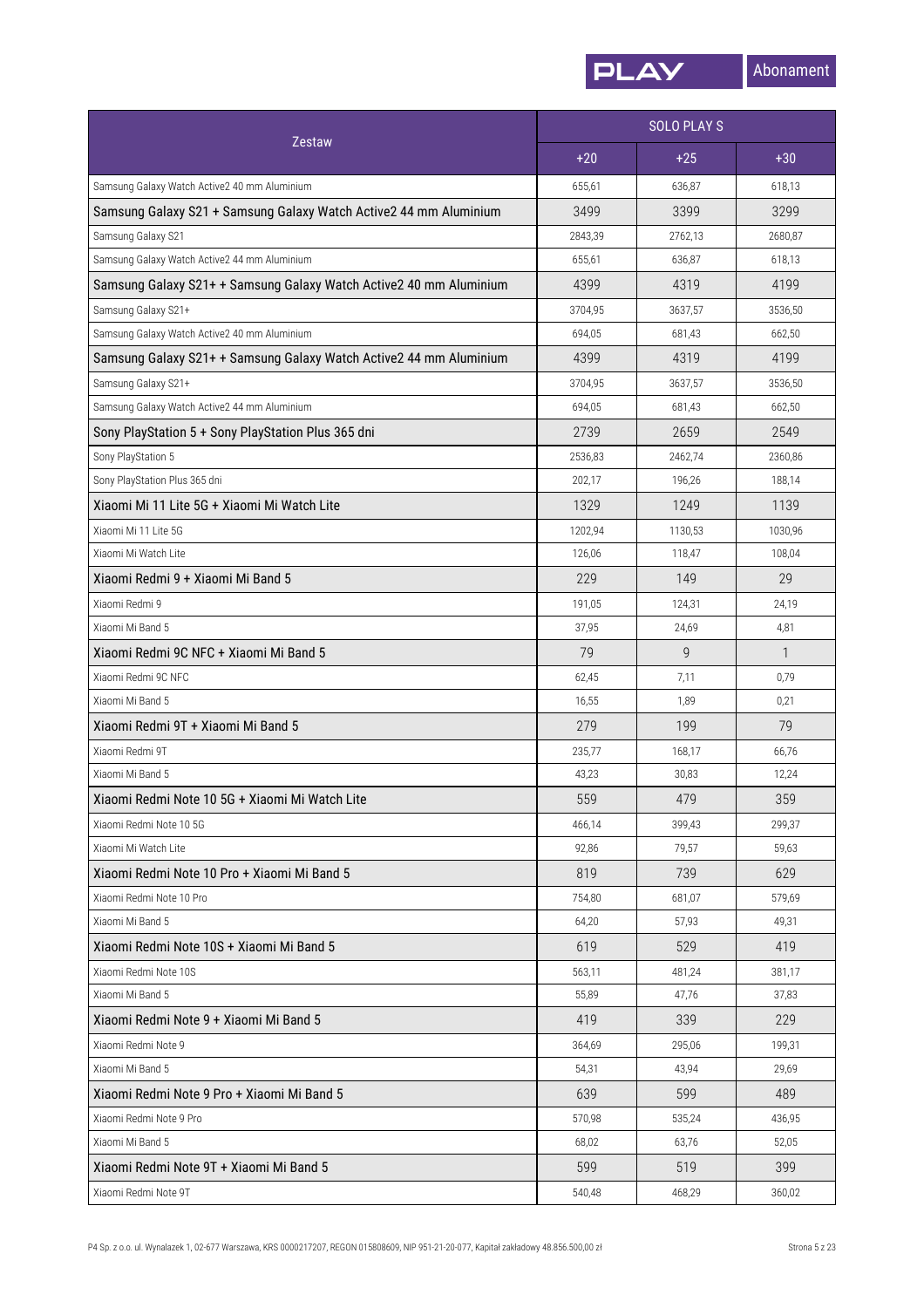

| <b>Zestaw</b>                                                  | SOLO PLAY S |        |        |
|----------------------------------------------------------------|-------------|--------|--------|
|                                                                | $+20$       | $+25$  | $+30$  |
| Xiaomi Mi Band 5                                               | 58,52       | 50,71  | 38,98  |
| Xiaomi Redmi Note 9T + Xiaomi Mi True Wireless Earbuds Basic 2 | 589         | 499    | 389    |
| Xiaomi Redmi Note 9T                                           | 540,33      | 457.76 | 356,85 |
| Xiaomi Mi True Wireless Earbuds Basic 2                        | 48,67       | 41,24  | 32,15  |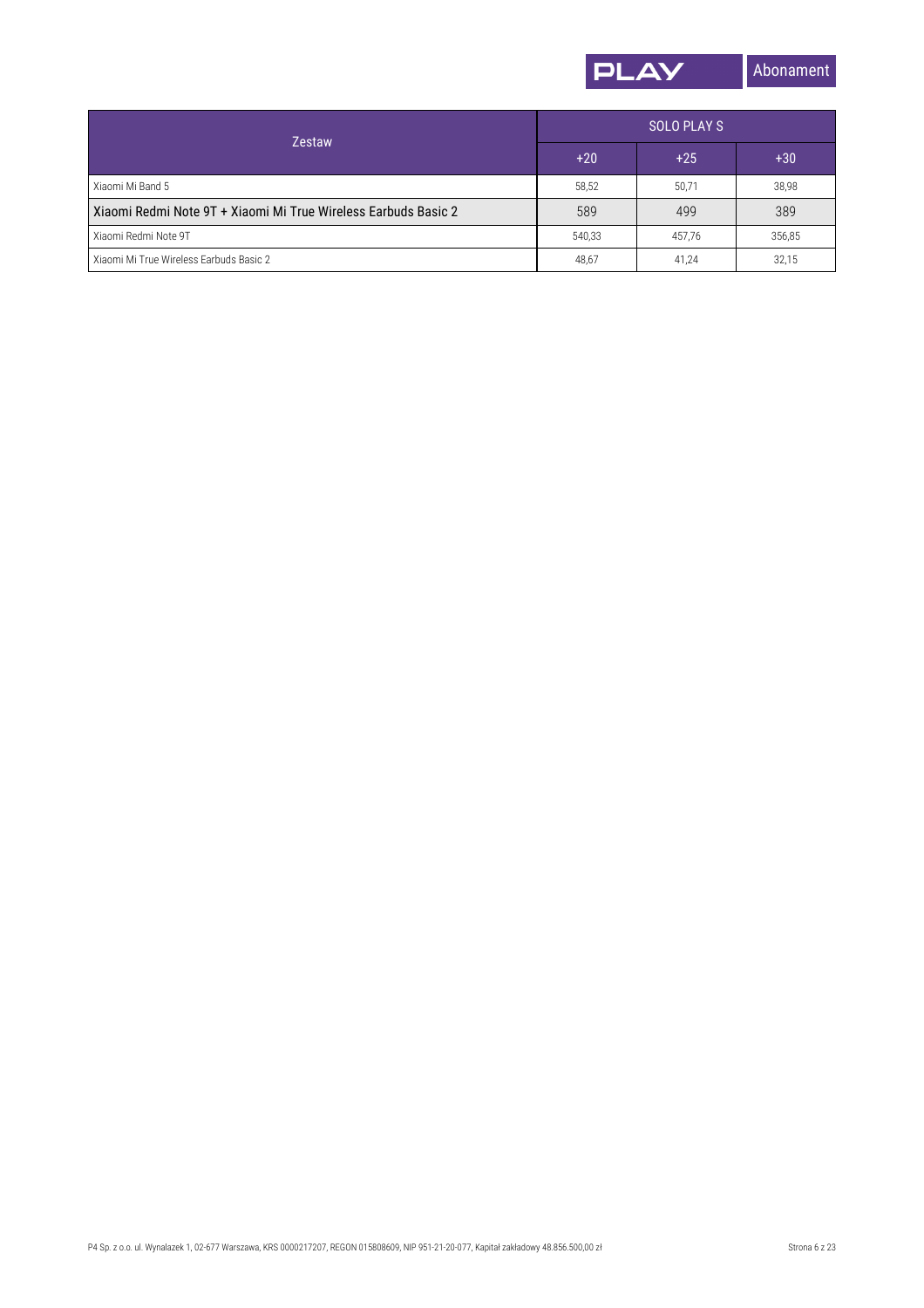

## Cennik urządzeń o ograniczonej dostępności w Ofercie Solo Specjalna

Obowiązuje od dnia 22.07.2021 do wyczerpania stanów magazynowych objętych niniejszym Cennikiem lub jego odwołania.

|                                           | <b>SOLO PLAY S</b> |              |              |
|-------------------------------------------|--------------------|--------------|--------------|
| Model                                     | $+20$              | $+25$        | $+30$        |
| albatross terminal GPRS FM15              | $\mathbf{1}$       |              |              |
| Albatross terminal GPRS S8.3              | $\mathbf{1}$       |              |              |
| Alcatel 1 DS UZZ                          | $\mathbf{1}$       |              |              |
| Alcatel 1S 2020 UZZ                       | $\mathbf{1}$       |              |              |
| Alcatel 30.25 UZZ                         | $\mathbf{1}$       |              |              |
| Apple AirPods with Wireless Charging Case | 399                | 319          | 199          |
| Asus ROG Phone                            | 1199               | 1129         | 1019         |
| CAT S61                                   | 959                | 899          | 779          |
| Epson EB-U42                              | 2019               | 1939         | 1819         |
| FitGo FW10 Active                         | $\mathbf{1}$       |              |              |
| Forever ForeVigo SW-300                   | $\mathbf{1}$       |              |              |
| Garmin fenix 5S                           | 849                |              |              |
| Garmin Forerunner 235                     | 79                 | $\mathbf{1}$ |              |
| Hammer 5 Smart UZZ                        | $\mathbf{1}$       |              |              |
| Hammer Energy 18x9 DS                     | $\mathbf{1}$       |              |              |
| Hammer Energy 2 UZZ                       | $\mathbf{1}$       |              |              |
| Hammer Explorer UZZ                       | 229                | 149          | 39           |
| Honor 20 Pro                              | 739                | 669          | 559          |
| Honor 9X                                  | 99                 | 39           | $\mathbf{1}$ |
| Honor MagicWatch 2 46mm                   | 29                 | $\mathbf{1}$ |              |
| Hover Ball                                | $\mathbf{1}$       |              |              |
| HTC Desire 12+ UZZ                        | $\mathbf{1}$       |              |              |
| HTC Desire 20 Pro UZZ                     | 179                |              |              |
| HTC U12+DS                                | 439                |              |              |
| HTC U12+ DS UZZ                           | 169                |              |              |
| <b>HTC Wireless Earbuds</b>               | $\overline{1}$     |              |              |
| Huawei Band 3 Pro                         | $\mathbf{1}$       |              |              |
| Huawei Band 4                             | $\overline{1}$     |              |              |
| Huawei Band 4 Pro                         | $\mathbf{1}$       |              |              |
| Huawei Band 4e                            | $\overline{1}$     |              |              |
| Huawei FreeBuds 3i                        | $\mathbf{1}$       |              |              |
| Huawei Mate 20 Pro DS                     | 999                |              |              |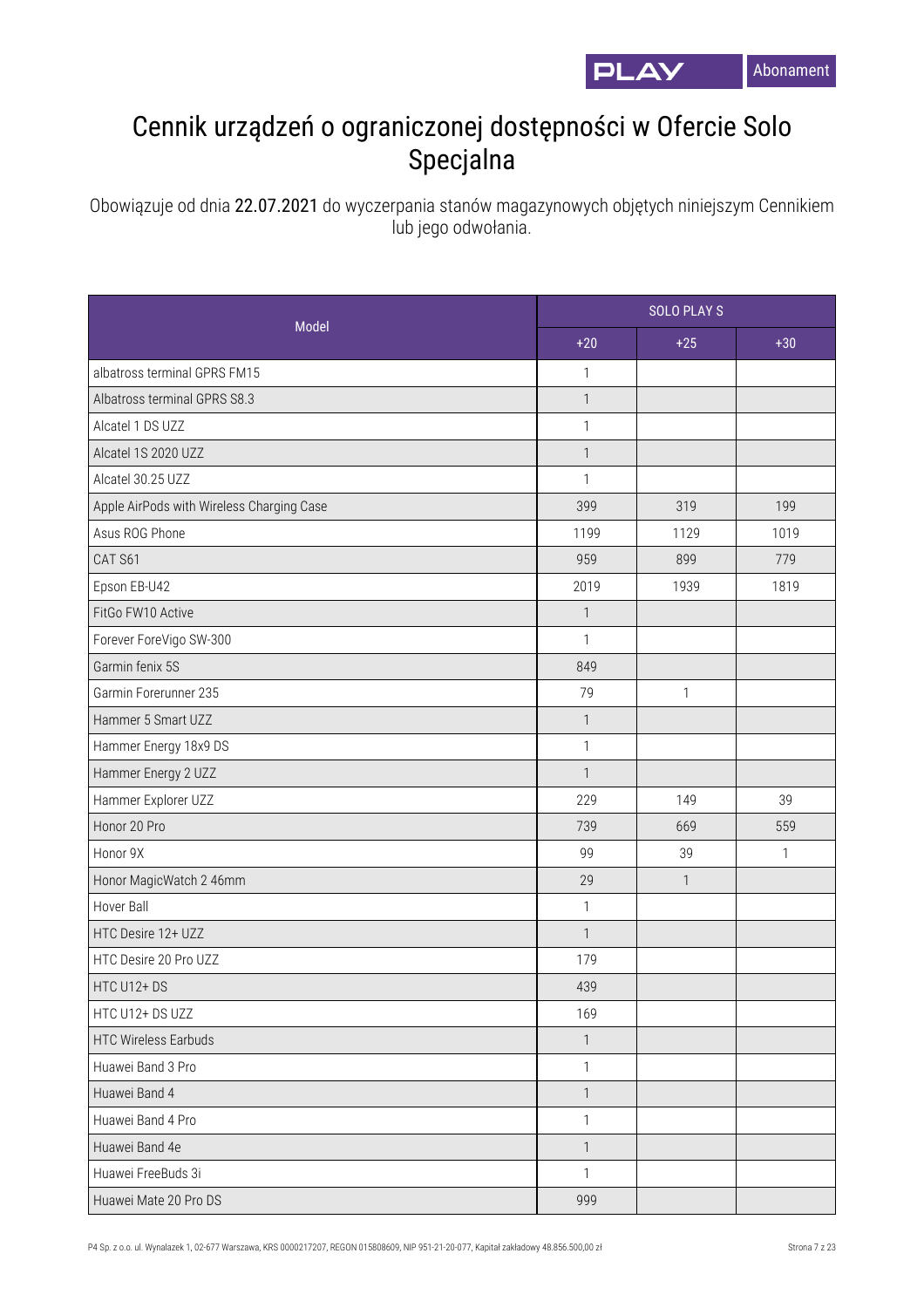

| Model                           | <b>SOLO PLAYS</b> |              |       |
|---------------------------------|-------------------|--------------|-------|
|                                 | $+20$             | $+25$        | $+30$ |
| Huawei Mate 40 Pro 5G           | 3619              | 3549         | 3429  |
| Huawei Mate XS                  |                   | 8629         | 8519  |
| Huawei Mini Speaker CM510       | $\mathbf{1}$      |              |       |
| Huawei P smart 2021             | 69                | $\mathbf{1}$ |       |
| Huawei P smart 2021 NFC         | 59                | 1            |       |
| Huawei P smart 2021 UZZ         | 29                | $\mathbf{1}$ |       |
| Huawei P30 Lite                 | 479               | 399          | 279   |
| Huawei P30 Lite UZZ             | 389               | 299          | 199   |
| Huawei P30 Pro                  | 2079              | 1999         | 1879  |
| Huawei P30 Pro 256GB            |                   | 2349         | 2229  |
| Huawei P40 lite E               | 1                 |              |       |
| Huawei P40 lite E UZZ           | $\mathbf{1}$      |              |       |
| Huawei P40 lite UZZ             | 219               | 139          | 29    |
| Huawei P40 Pro                  | 2649              | 2569         | 2459  |
| Huawei P40 Pro UZZ              | 2349              | 2269         | 2149  |
| Huawei P40 Pro+                 | 4669              | 4589         | 4479  |
| Huawei P40 Pro+ UZZ             | 4169              | 4089         | 3969  |
| Huawei P8 lite                  | $\mathbf{1}$      |              |       |
| Huawei Watch Fit                | $\mathbf{1}$      |              |       |
| Huawei Watch GT                 | $\mathbf{1}$      |              |       |
| Huawei Watch GT 2 UZZ           | 59                | $\mathbf{1}$ |       |
| Huawei Watch GT Active 2019     | 39                | $\mathbf{1}$ |       |
| Huawei Watch GT Active 2019 UZZ | 1                 |              |       |
| Huawei Y5p                      | $\mathbf{1}$      |              |       |
| Huawei Y5p UZZ                  | $\mathbf{1}$      |              |       |
| Huawei Y6p                      | 59                | $\mathbf{1}$ |       |
| Huawei Y6p UZZ                  | 19                | 1            |       |
| iPhone 11 128GB                 | 2729              | 2649         | 2539  |
| iPhone 11 128GB UZZ             | 1919              |              |       |
| iPhone 11 256GB                 | 3219              | 3139         | 3019  |
| iPhone 11 256GB UZZ             | 2259              |              |       |
| iPhone 11 64GB UZZ              | 1749              |              |       |
| iPhone 11 Pro 256GB             | 4959              | 4889         | 4769  |
| iPhone 11 Pro 256GB UZZ         | 3349              |              |       |
| iPhone 11 Pro 512GB             | 5939              | 5859         | 5749  |
| iPhone 11 Pro 512GB UZZ         | 4039              |              |       |
| iPhone 11 Pro 64GB              | 4239              | 4159         | 4049  |
| iPhone 11 Pro 64GB UZZ          | 2849              |              |       |
| iPhone 11 Pro Max 256GB         | 5499              | 5429         | 5309  |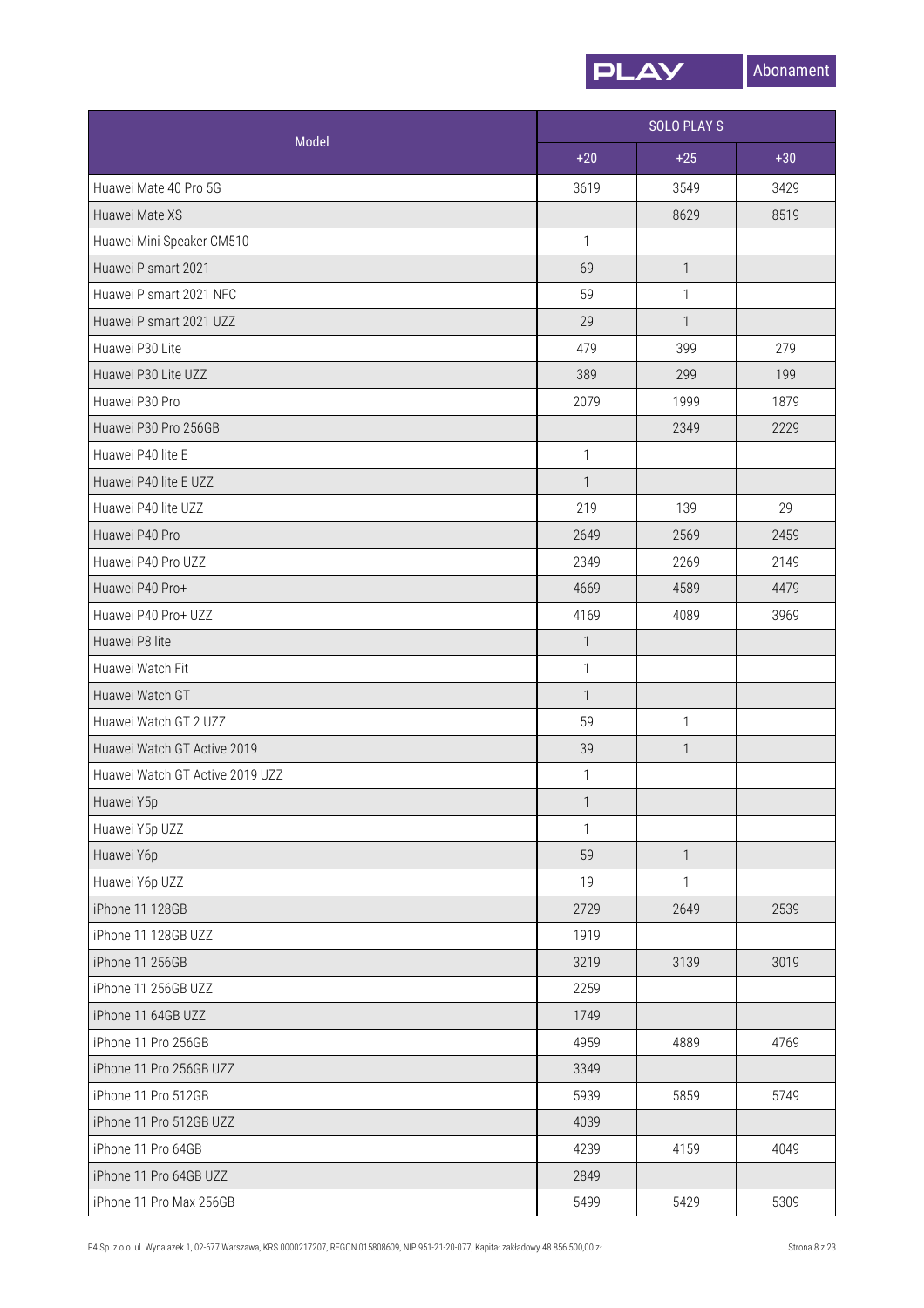

| Model                      |       | <b>SOLO PLAYS</b> |       |  |
|----------------------------|-------|-------------------|-------|--|
|                            | $+20$ | $+25$             | $+30$ |  |
| iPhone 11 Pro Max 512GB    | 6519  | 6439              | 6329  |  |
| iPhone 11 Pro Max 64GB     | 4749  | 4669              | 4559  |  |
| iPhone 12 128GB            | 3529  | 3449              | 3329  |  |
| iPhone 12 256GB            | 4019  | 3929              | 3819  |  |
| iPhone 12 mini 256GB       | 3429  | 3349              | 3239  |  |
| iPhone 12 mini 64GB UZZ    | 2389  | 2309              | 2199  |  |
| iPhone 12 Pro 256GB        | 5149  | 5069              | 4959  |  |
| iPhone 12 Pro 512GB        | 6119  | 6039              | 5929  |  |
| iPhone 12 Pro Max 128GB    | 5149  | 5069              | 4959  |  |
| iPhone 12 Pro Max 256GB    | 5629  | 5559              | 5449  |  |
| iPhone 12 Pro Max 512GB    | 6599  | 6529              | 6419  |  |
| iPhone 7 128GB             | 1419  | 1339              | 1219  |  |
| iPhone 7 256GB             | 1659  | 1579              | 1459  |  |
| iPhone 7 32GB              | 969   | 889               | 779   |  |
| iPhone 7 32GB odnowiony    | 499   | 419               | 299   |  |
| iPhone 7 Plus 128GB        | 2099  | 1999              | 1899  |  |
| iPhone 7 Plus 32GB         | 1869  | 1789              | 1679  |  |
| iPhone 8 256GB UZZ         | 1739  |                   |       |  |
| iPhone 8 64GB              | 1559  | 1479              | 1369  |  |
| iPhone 8 64GB odnowiony    | 729   | 649               | 529   |  |
| iPhone 8 Plus 256GB        |       | 3349              | 3239  |  |
| iPhone 8 Plus 64GB         |       | 2579              | 2469  |  |
| iPhone SE (2020) 128GB     | 1899  | 1819              | 1699  |  |
| iPhone SE (2020) 128GB UZZ | 1669  | 1589              | 1479  |  |
| iPhone SE (2020) 256GB     | 2369  | 2289              | 2179  |  |
| iPhone SE (2020) 64GB UZZ  | 1459  | 1379              | 1269  |  |
| iPhone X 64GB odnowiony    | 1389  | 1299              | 1199  |  |
| iPhone XR 128GB            | 2269  | 2189              | 2069  |  |
| iPhone XR 64GB             | 1919  | 1829              | 1719  |  |
| iPhone XR 64GB UZZ         | 1499  |                   |       |  |
| iPhone XS 256GB            | 3549  | 3469              | 3359  |  |
| iPhone XS 512GB            | 3769  | 3689              | 3579  |  |
| iPhone XS 64GB             | 3329  | 3249              | 3139  |  |
| iPhone XS Max 256GB        | 4179  | 4099              | 3989  |  |
| iPhone XS Max 512GB        | 5129  | 5049              | 4929  |  |
| iPhone XS Max 64GB         | 3469  | 3389              | 3269  |  |
| JBL by HARMAN Bar 2.0      | 229   | 159               | 49    |  |
| JBL by HARMAN CHARGE 4     | 79    | $\mathbf{1}$      |       |  |
| JBL by HARMAN CHARGE 5     | 239   | 159               | 49    |  |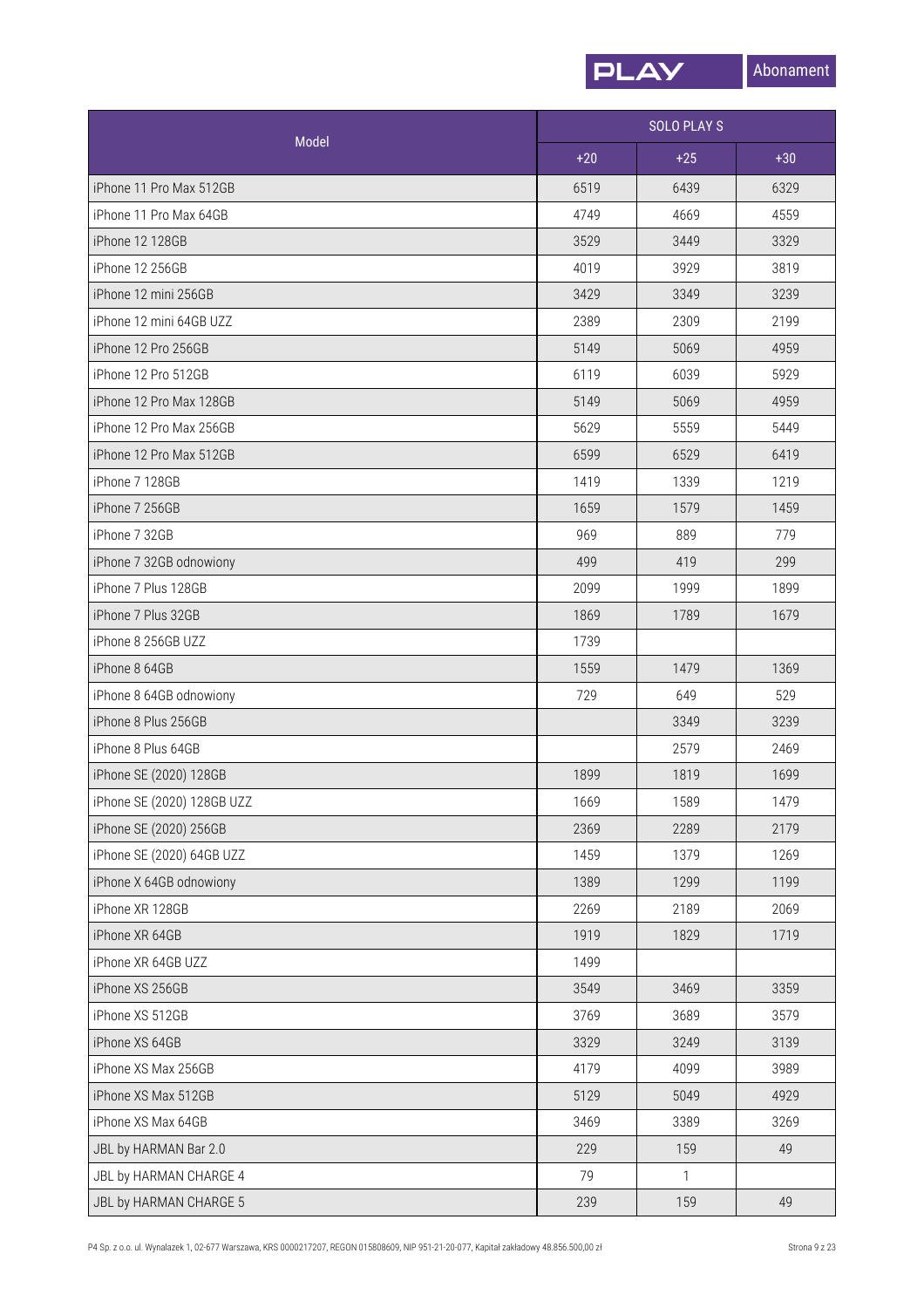

|                              | <b>SOLO PLAY S</b>       |              |              |
|------------------------------|--------------------------|--------------|--------------|
| Model                        | $+20$                    | $+25$        | $+30$        |
| JBL by HARMAN CLUB 700BT     | 89                       | 1            |              |
| JBL by HARMAN Reflect Mini 2 | $\mathbf{1}$             |              |              |
| JBL by HARMAN T510BT         | $\mathbf{1}$             |              |              |
| JBL by HARMAN T660BTNC       | $\overline{\phantom{a}}$ |              |              |
| JBL by HARMAN TUNE 115 TWS   | $\mathbf{1}$             |              |              |
| JBL by HARMAN TUNE 225 TWS   | 39                       | $\mathbf{1}$ |              |
| JBL by HARMAN TUNE600BTNC    | $\mathbf{1}$             |              |              |
| JBL by HARMAN Xtreme 2       | 269                      |              |              |
| JBL by HARMAN Xtreme 3       | 649                      | 569          | 459          |
| Krüger&Matz KM0255UHD-S 55"  | 1039                     | 959          | 839          |
| Lenovo Cleaner E1            | 299                      | 379          | 259          |
| LG 43UK6300MLB 43" 4K        | 439                      | 359          | 249          |
| LG G8s ThinQ                 | 529                      | 449          | 329          |
| LG G8X ThinQ UZZ             | 899                      |              |              |
| LG HBS-910 TONE Infinim      | $\mathbf{1}$             |              |              |
| LG K40S                      | $\mathbf{1}$             |              |              |
| LG K41S                      | $\mathbf{1}$             |              |              |
| LG K41S UZZ                  | $\mathbf{1}$             |              |              |
| <b>LG K42</b>                | 79                       | $\mathbf{1}$ |              |
| <b>LG K50S</b>               | $\mathbf{1}$             |              |              |
| LG K50S UZZ                  | $\mathbf{1}$             |              |              |
| <b>LG K51S</b>               | 79                       | $\mathbf{1}$ |              |
| LG K51S UZZ                  | $\mathbf{1}$             |              |              |
| <b>LG K52</b>                | 219                      | 99           | 1            |
| <b>LG K61</b>                | 269                      | 99           | $\mathbf{1}$ |
| LG K61 UZZ                   | 179                      |              |              |
| LG K62+ + XBOOM Go PN1       |                          | 339          | 229          |
| LG Q60 UZZ                   | $\overline{1}$           |              |              |
| LG TONE Flex XL7             | $\mathbf{1}$             |              |              |
| LG TONE Free FN4             | $\overline{1}$           |              |              |
| LG V60 ThinQ 5G              | 1869                     | 1789         | 1679         |
| LG V60 ThinQ 5G UZZ          | 1349                     |              |              |
| LG Velvet                    | 1149                     | 1069         | 949          |
| LG Velvet UZZ                | 739                      |              |              |
| LG Wing 5G                   | 2729                     | 2639         | 2529         |
| LG XBOOM Go PL2              | $\mathbf{1}$             |              |              |
| LG XBOOM Go PL7              | $\mathbf{1}$             |              |              |
| LG XBOOM Go PN1              | $\mathbf{1}$             |              |              |
| Marshall Major III           | $\mathbf{1}$             |              |              |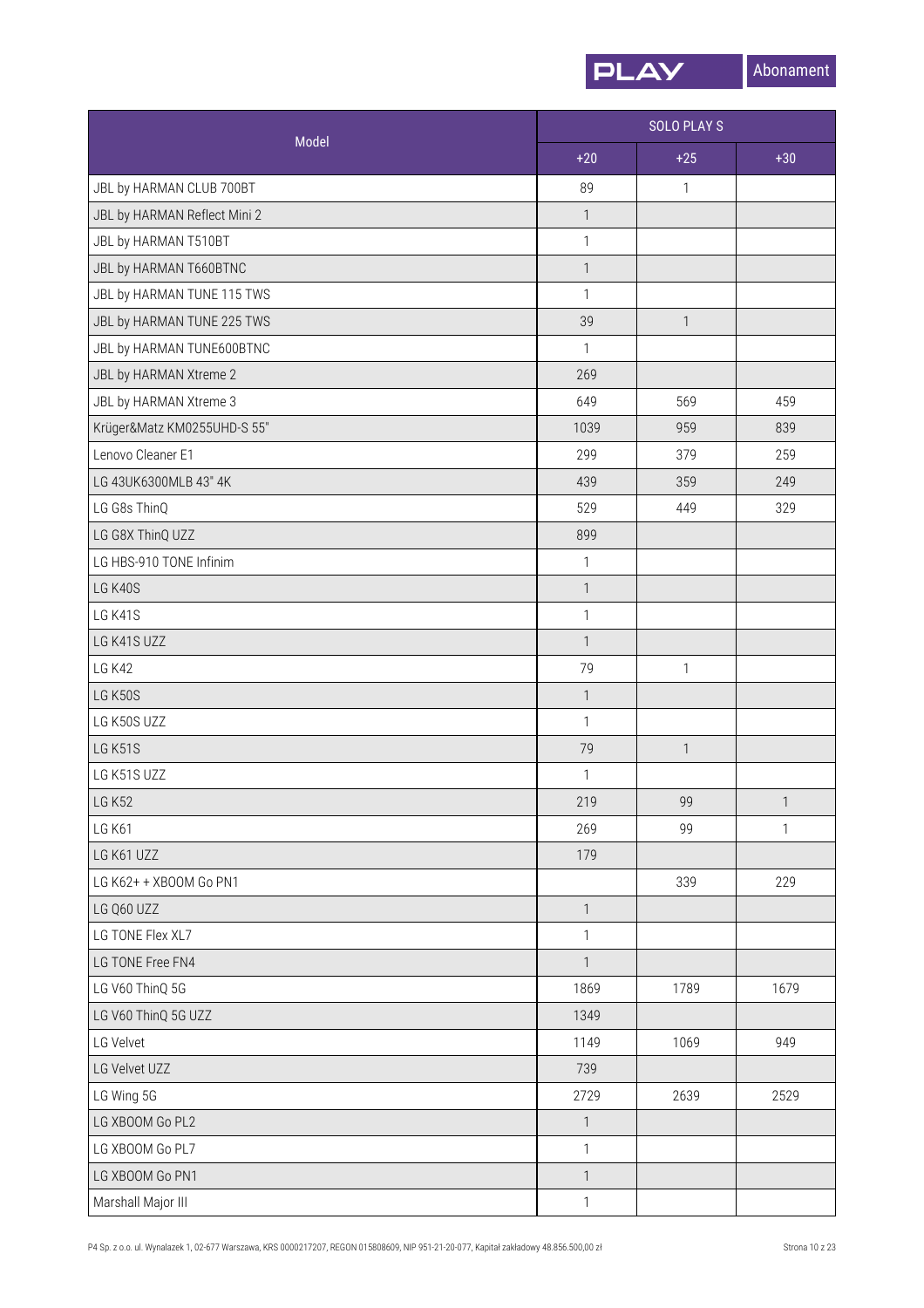

| Model                         | <b>SOLO PLAY S</b>        |              |              |
|-------------------------------|---------------------------|--------------|--------------|
|                               | $+20$                     | $+25$        | $+30$        |
| Marshall Monitor              | $\mathbf{1}$              |              |              |
| Marshall Woburn               | 629                       | 549          | 439          |
| MaxCom MM236                  | $\ensuremath{\mathsf{1}}$ |              |              |
| MaxCom MM238 3G               | $\mathbf{1}$              |              |              |
| MaxCom MM238 3G UZZ           | $\mathbf{1}$              |              |              |
| MaxCom MM29D                  | $\mathbf{1}$              |              |              |
| MaxCom MM330 3G UZZ           | $\ensuremath{\mathsf{1}}$ |              |              |
| MaxCom MM721BB UZZ            | $\mathbf{1}$              |              |              |
| MaxCom MM760                  | $\mathbf{1}$              |              |              |
| MaxCom MM831 3G UZZ           | $\mathbf{1}$              |              |              |
| MaxCom MM916 Strong           | $\mathbf{1}$              |              |              |
| MaxCom MS459 Harmony          | $\mathbf{1}$              |              |              |
| Meizu 16X                     | 199                       |              |              |
| Motorola Edge                 | 1459                      | 1399         | 1299         |
| Motorola Moto E7 Plus         | $\mathbf{1}$              |              |              |
| Motorola Moto E7 Plus UZZ     | 29                        | $\mathbf{1}$ |              |
| Motorola Moto G 5G Plus       | 849                       | 769          | 649          |
| Motorola Moto G8 Power        | 149                       | 69           | 1            |
| Motorola Moto G8 Power Lite   | $\mathbf{1}$              |              |              |
| Motorola One Macro            | $\mathbf{1}$              |              |              |
| Motorola One Zoom             | 459                       | 389          | 269          |
| myPhone Cube LTE Dual SIM     | $\ensuremath{\mathsf{1}}$ |              |              |
| myPhone Cube LTE Dual SIM UZZ | $\mathbf{1}$              |              |              |
| Navitel MR250                 | $\ensuremath{\mathsf{1}}$ |              |              |
| Nokia 2720 Flip UZZ           | $\mathbf{1}$              |              |              |
| Nokia 7.2 UZZ                 | 139                       | 59           | $\mathbf{1}$ |
| Nokia 8 DS UZZ                | $\mathbf{1}$              |              |              |
| Nokia 8.3 5G                  | 1869                      | 1789         | 1679         |
| Nokia 800 Tough               | $\overline{1}$            |              |              |
| Nokia 800 Tough UZZ           | $\mathbf{1}$              |              |              |
| Nokia 9 PureView UZZ          | 419                       |              |              |
| Oppo A31                      | $\mathbf{1}$              |              |              |
| Oppo A5 2020 UZZ              | $\mathbf{1}$              |              |              |
| Oppo A52                      | 29                        | 1            |              |
| Oppo A53                      | 89                        | 1            |              |
| Oppo A91                      | 339                       | 259          | 149          |
| Oppo AX7 UZZ                  | $\ensuremath{\mathsf{1}}$ |              |              |
| Oppo Enco W11                 | $\mathbf{1}$              |              |              |
| Oppo Enco W31                 | $\mathbf{1}$              |              |              |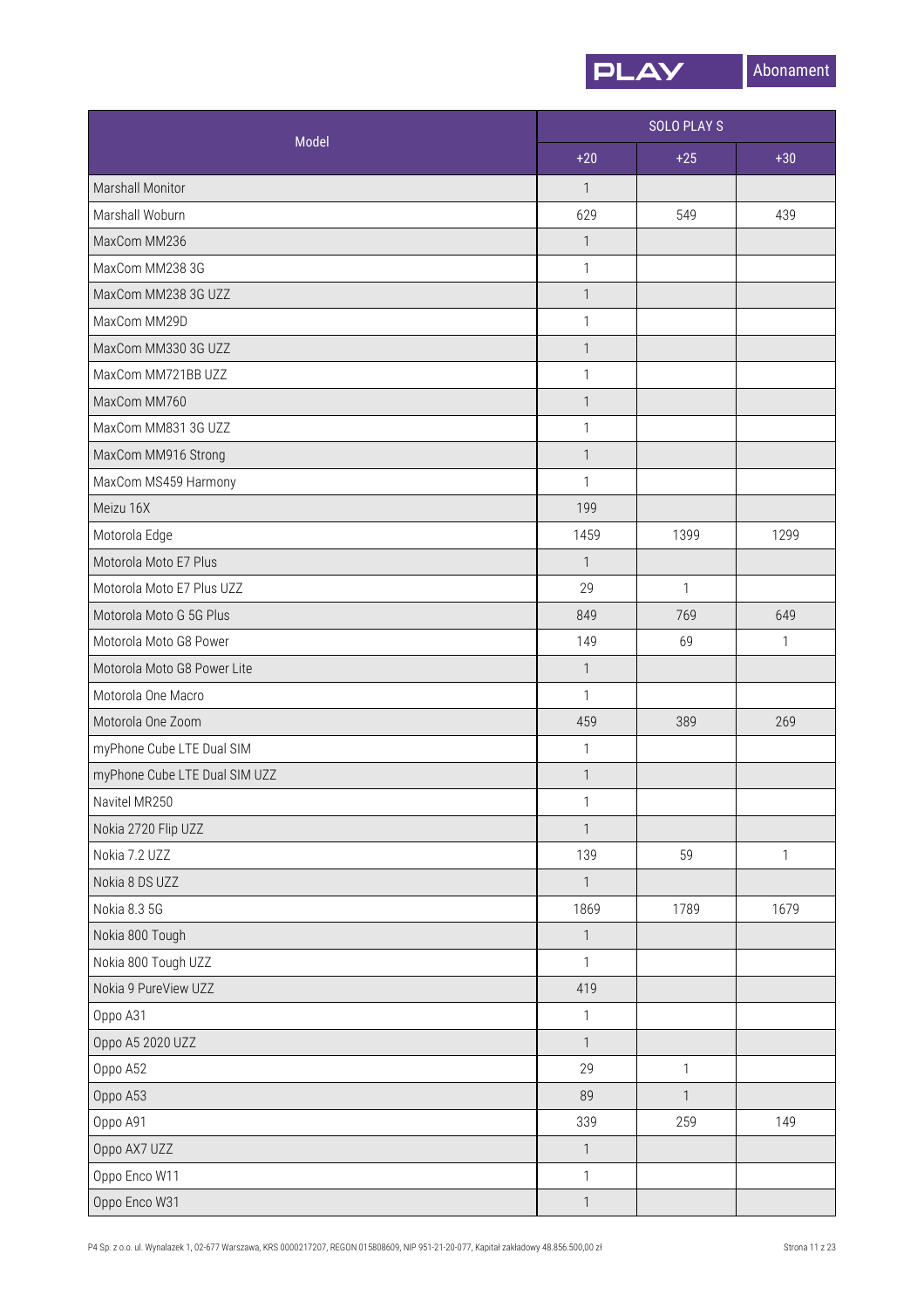

| Model                                            | <b>SOLO PLAY S</b> |              |              |
|--------------------------------------------------|--------------------|--------------|--------------|
|                                                  | $+20$              | $+25$        | $+30$        |
| Oppo Reno4 Pro 5G                                | 1869               | 1789         | 1679         |
| Oppo Reno4 Z 5G                                  | 849                | 769          | 649          |
| Oppo Wireless Speaker                            | 1                  |              |              |
| Photon                                           | 239                | 169          | 59           |
| Realme 6i                                        | 89                 | $\mathbf{1}$ |              |
| Realme 6i UZZ                                    | 39                 | $\mathbf{1}$ |              |
| Realme Band                                      | 1                  |              |              |
| Realme X50 5G                                    | 629                | 549          | 439          |
| Realme X50 5G UZZ                                | 529                | 449          | 339          |
| Samsung Galaxy A12 UZZ                           | $\mathbf{1}$       |              |              |
| Samsung Galaxy A20e                              | 1                  |              |              |
| Samsung Galaxy A20s                              | 29                 | 1            |              |
| Samsung Galaxy A20s UZZ                          | 1                  |              |              |
| Samsung Galaxy A21s UZZ                          | 179                | 99           | $\mathbf{1}$ |
| Samsung Galaxy A40                               | 199                | 129          | 9            |
| Samsung Galaxy A40 UZZ                           | 149                | 69           | $\mathbf{1}$ |
| Samsung Galaxy A41 UZZ                           | 349                | 269          | 149          |
| Samsung Galaxy A51 UZZ                           | 529                | 449          | 339          |
| Samsung Galaxy A70                               | 439                | 369          | 249          |
| Samsung Galaxy A71 UZZ                           | 729                | 639          | 529          |
| Samsung Galaxy A80                               | 1199               |              |              |
| Samsung Galaxy Note 10                           | 1889               | 1829         | 1699         |
| Samsung Galaxy Note 10 Lite                      | 1029               | 969          | 849          |
| Samsung Galaxy Note 10+                          | 2629               | 2569         | 2459         |
| Samsung Galaxy Note 20 5G                        | 3499               | 3419         | 3309         |
| Samsung Galaxy Note 20 Ultra 5G UZZ              | 3849               | 3769         | 3649         |
| Samsung Galaxy S10 Lite UZZ                      | 949                |              |              |
| Samsung Galaxy S20                               | 2729               | 2649         | 2539         |
| Samsung Galaxy S20 FE 5G UZZ                     | 1689               | 1599         | 1489         |
| Samsung Galaxy S20 Ultra 5G                      | 3559               | 3479         | 3369         |
| Samsung Galaxy S20 UZZ                           | 2419               | 2339         | 2219         |
| Samsung Galaxy S20+ 5G                           | 2849               | 2769         | 2649         |
| Samsung Galaxy Watch Active UZZ                  | 1                  |              |              |
| Samsung Galaxy Watch Active2 40 mm Aluminium UZZ | 129                | 49           | $\mathbf{1}$ |
| Samsung Galaxy Watch Active2 44 mm               | 629                | 549          | 429          |
| Samsung Galaxy Watch Active2 44 mm Aluminium UZZ | 129                | 49           | $\mathbf{1}$ |
| Samsung Galaxy Watch Active2 44 mm UZZ           | 529                | 449          | 329          |
| Samsung Galaxy Xcover 4s                         | 139                | 69           | $\mathbf{1}$ |
| Samsung Galaxy Xcover 4s EE                      | 429                | 359          | 249          |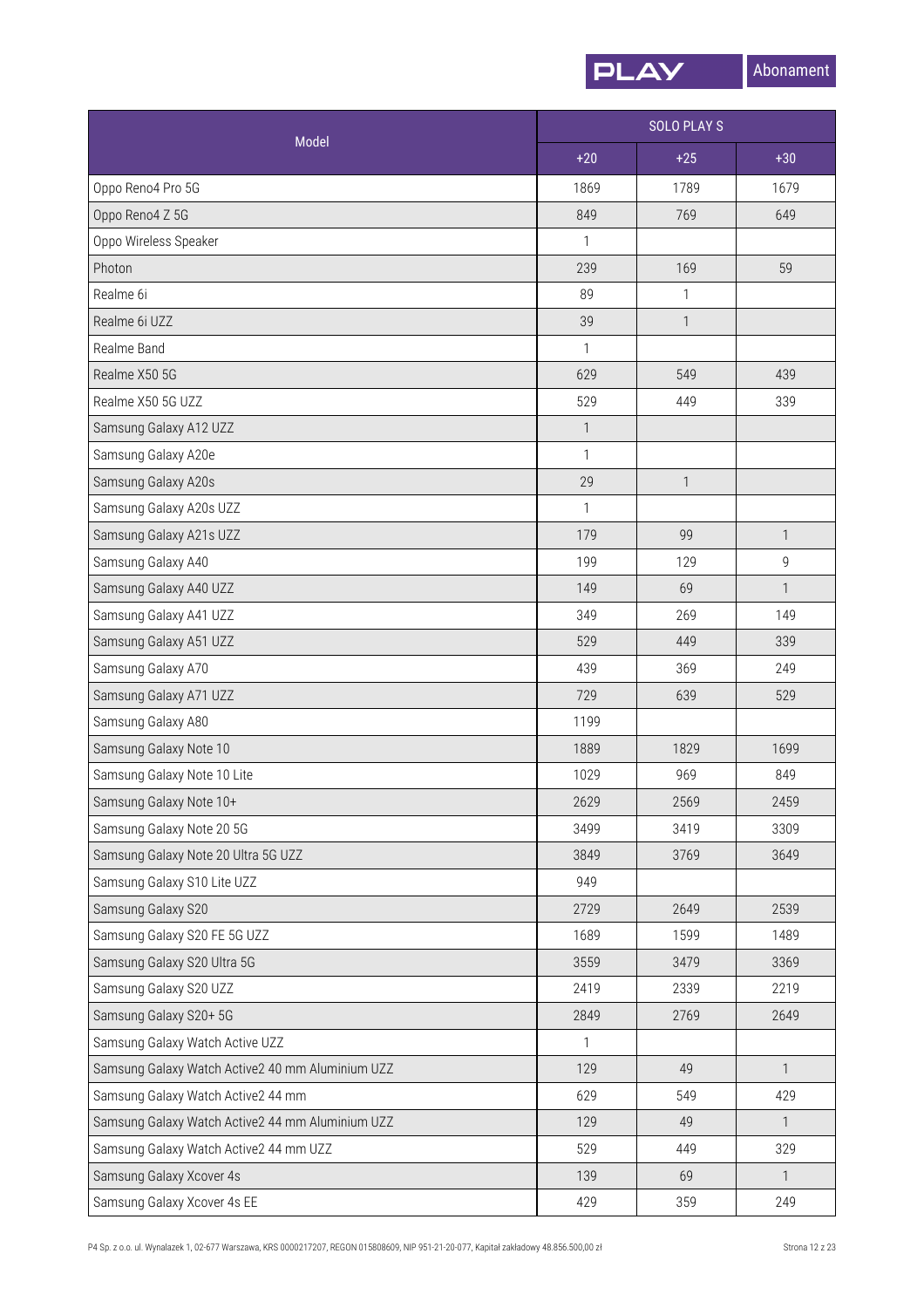

| Model                                  | <b>SOLO PLAYS</b> |       |              |
|----------------------------------------|-------------------|-------|--------------|
|                                        | $+20$             | $+25$ | $+30$        |
| Samsung Galaxy Z Flip 5G               | 4389              | 4299  | 4189         |
| Samsung Galaxy Z Fold2 5G              | 6859              | 6769  | 6659         |
| Samsung R500N Galaxy Watch Active      | $\mathbf{1}$      |       |              |
| Samsung R800N Galaxy Watch 46mm        | 319               | 249   | 129          |
| Samsung R800N Galaxy Watch 46mm UZZ    | 259               | 179   | 59           |
| Samsung R810N Galaxy Watch 42mm        | 489               | 429   | 299          |
| Samsung R810N Galaxy Watch 42mm UZZ    | 419               | 339   | 219          |
| Słuchawki mPTech TWS MIŚ               | $\mathbf{1}$      |       |              |
| Sony MDR-ZX110                         | $\mathbf{1}$      |       |              |
| Sony PlayStation 5 Digital Edition     | 1639              | 1579  | 1469         |
| Sony Xperia 1 II                       | 3899              | 3819  | 3699         |
| Sony Xperia 10 II                      | 1029              | 959   | 849          |
| Sony Xperia 5 II                       | 3199              | 3119  | 3009         |
| Sony Xperia L4                         | 389               | 319   | 199          |
| Sony Xperia XZ Premium                 | 139               | 69    | $\mathbf{1}$ |
| Sony Xperia XZ Premium UZZ             | 99                |       |              |
| TCL ACTV100BT                          | $\mathbf{1}$      |       |              |
| TCL SOCL100BT                          | $\mathbf{1}$      |       |              |
| Xiaomi Mi 10 5G 128GB                  | 1219              | 1149  | 1039         |
| Xiaomi Mi 10 Lite 5G                   | 619               | 399   | 299          |
| Xiaomi Mi 10T 5G                       | 1199              | 1139  | 1029         |
| Xiaomi Mi 10T 5G 8GB                   | 1199              | 1139  | 1029         |
| Xiaomi Mi 10T 5G 8GB UZZ               | 1059              | 979   | 859          |
| Xiaomi Mi 10T 5G UZZ                   | 1059              | 979   | 859          |
| Xiaomi Mi 10T lite 5G                  | 679               | 599   | 499          |
| Xiaomi Mi 10T lite 5G UZZ              | 589               | 499   | 389          |
| Xiaomi Mi 10T Pro 5G                   | 1869              | 1789  | 1679         |
| Xiaomi Mi 11                           | 3129              | 3069  | 2959         |
| Xiaomi Mi 9 UZZ                        | 559               |       |              |
| Xiaomi Mi 9T 128GB                     | 799               |       |              |
| Xiaomi Mi Air Purifier 2               | $\mathbf{1}$      |       |              |
| Xiaomi Mi Band 4                       | $\mathbf{1}$      |       |              |
| Xiaomi Mi Mix 2 Special Edition DS UZZ | 269               |       |              |
| Xiaomi Mi Note 10                      | 859               | 789   | 679          |
| Xiaomi Mi Toy Train Set                | $\mathbf{1}$      |       |              |
| Xiaomi Mi Vacuum Cleaner G10           | 539               | 459   | 349          |
| Xiaomi Redmi 6 3+64GB DS               | $\mathbf{1}$      |       |              |
| Xiaomi Redmi 7A UZZ                    | $\mathbf{1}$      |       |              |
| Xiaomi Redmi 8                         | $\mathbf{1}$      |       |              |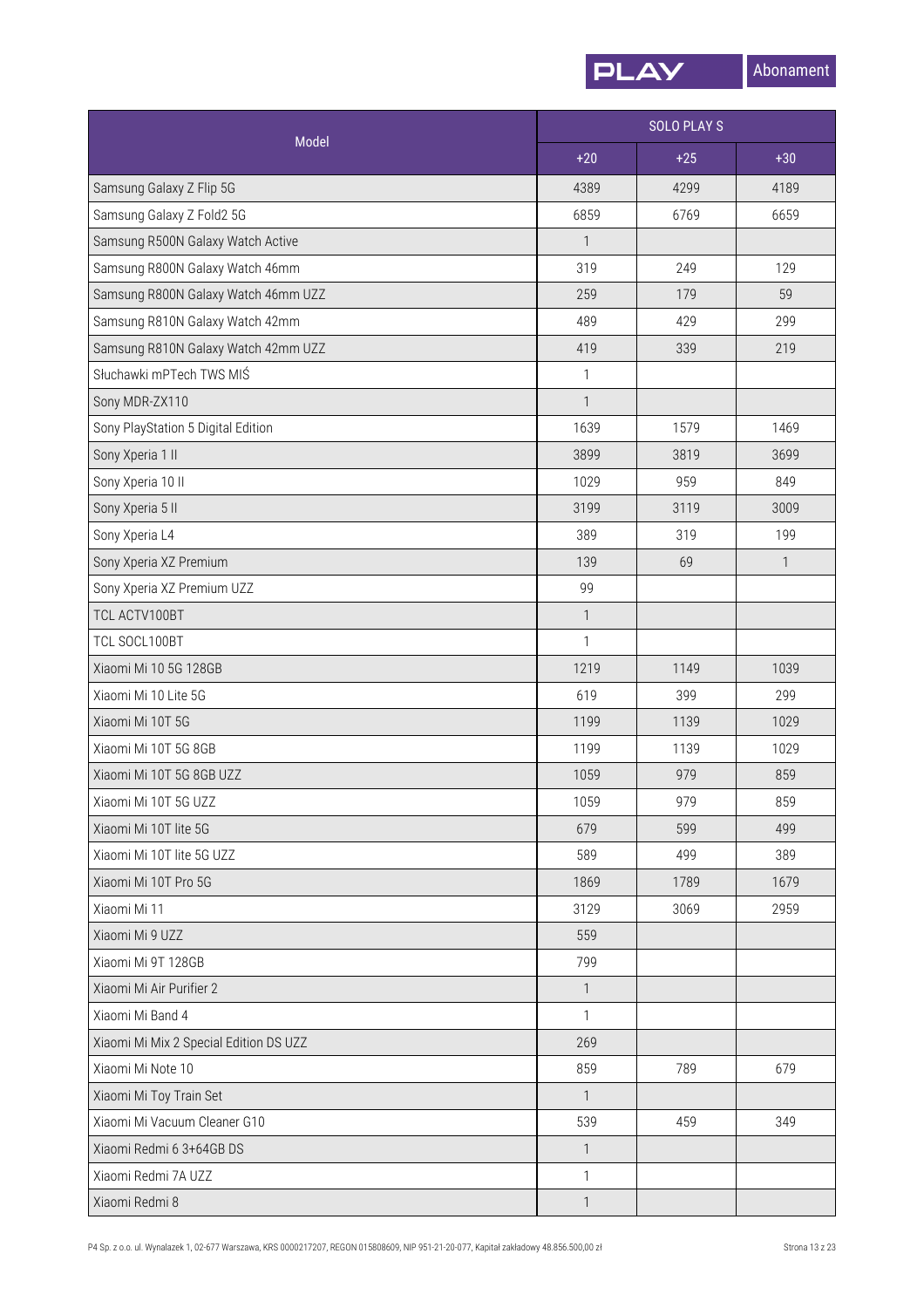

| Model                       | <b>SOLO PLAY S</b> |       |       |
|-----------------------------|--------------------|-------|-------|
|                             | $+20$              | $+25$ | $+30$ |
| Xiaomi Redmi 8 UZZ          |                    |       |       |
| Xiaomi Redmi 9 UZZ          |                    |       |       |
| Xiaomi Redmi 9A UZZ         |                    |       |       |
| Xiaomi Redmi 9C NFC UZZ     |                    |       |       |
| Xiaomi Redmi Note 8T UZZ    | 99                 | 19    |       |
| Xiaomi Redmi Note 9 Pro UZZ | 449                | 369   | 259   |
| Xiaomi Redmi Note 9 UZZ     | 259                | 179   | 59    |

| Zestaw                                      | <b>SOLO PLAY S</b> |              |         |
|---------------------------------------------|--------------------|--------------|---------|
|                                             | $+20$              | $+25$        | $+30$   |
| HTC Desire 20 Pro + HTC Wireless Earbuds    | 469                | 389          | 279     |
| HTC Desire 20 Pro                           | 387,70             | 321,57       | 230,64  |
| <b>HTC Wireless Earbuds</b>                 | 81,30              | 67,43        | 48,36   |
| Huawei P smart 2021 NFC + Huawei Watch GT 2 | 499                | 419          | 299     |
| Huawei P smart 2021 NFC                     | 249,50             | 209,50       | 149,50  |
| Huawei Watch GT 2                           | 249,50             | 209,50       | 149,50  |
| Huawei P40 lite + Huawei Band 4 Pro         | 439                | 359          | 249     |
| Huawei P40 lite                             | 341,72             | 279,44       | 193,82  |
| Huawei Band 4 Pro                           | 97,28              | 79,56        | 55,18   |
| Huawei P40 Pro + Huawei Watch GT 2          | 3029               | 2949         | 2839    |
| Huawei P40 Pro                              | 2586,25            | 2517,95      | 2424,03 |
| Huawei Watch GT 2                           | 442,75             | 431,05       | 414,97  |
| LG K42 + LG TONE Free FN4                   | 369                | 289          | 179     |
| LG K42                                      | 225,59             | 176,68       | 109,43  |
| LG TONE Free FN4                            | 143,41             | 112,32       | 69,57   |
| LG K42 + LG XBOOM Go PL2                    | 269                | 189          | 69      |
| LG K42                                      | 189,82             | 133,37       | 48,69   |
| LG XBOOM Go PL2                             | 79,18              | 55,63        | 20,31   |
| LG K42 + LG XBOOM Go PL7                    | 639                | 559          | 449     |
| LG K42                                      | 305,58             | 267,33       | 214,72  |
| LG XBOOM Go PL7                             | 333,42             | 291,67       | 234,28  |
| LG K42 + LG XBOOM Go PN1                    | 79                 | $\mathbf{1}$ |         |
| LG K42                                      | 63,97              | 0,81         |         |
| LG XBOOM Go PN1                             | 15,03              | 0,19         |         |
| LG K52 + LG TONE Flex XL7                   | 629                | 539          | 429     |
| <b>LG K52</b>                               | 355,59             | 304,71       | 242,53  |
| LG TONE Flex XL7                            | 273,41             | 234,29       | 186,47  |
| LG K52 + LG TONE Free FN4                   | 469                | 389          | 269     |
| <b>LG K52</b>                               | 304,99             | 252,97       | 174,93  |
| LG TONE Free FN4                            | 164,01             | 136,03       | 94,07   |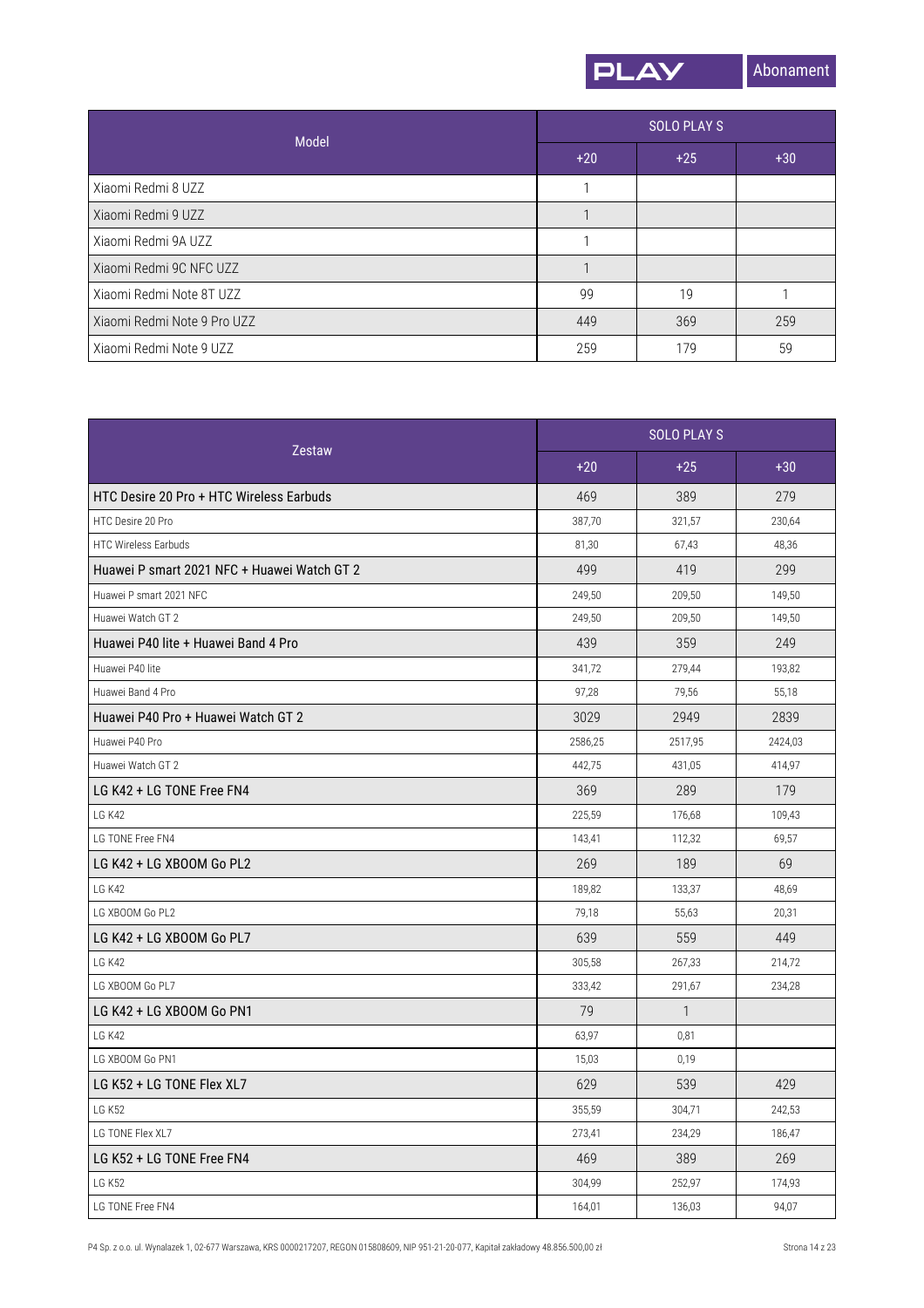

| Zestaw                             |         | <b>SOLO PLAYS</b> |        |  |
|------------------------------------|---------|-------------------|--------|--|
|                                    | $+20$   | $+25$             | $+30$  |  |
| LG K52 + LG XBOOM Go PL2           | 359     | 279               | 169    |  |
| <b>LG K52</b>                      | 265,37  | 206,23            | 124,92 |  |
| LG XBOOM Go PL2                    | 93,63   | 72,77             | 44,08  |  |
| LG K52 + LG XBOOM Go PL7           | 739     | 659               | 539    |  |
| <b>LG K52</b>                      | 384,30  | 342,70            | 280,30 |  |
| LG XBOOM Go PL7                    | 354,70  | 316,30            | 258,70 |  |
| LG K52 + LG XBOOM Go PN1           | 219     | 139               | 19     |  |
| <b>LG K52</b>                      | 182,69  | 115,95            | 15,85  |  |
| LG XBOOM Go PN1                    | 36,31   | 23,05             | 3,15   |  |
| LG K61 + LG TONE Flex XL7          | 739     | 659               | 549    |  |
| <b>LG K61</b>                      | 475,22  | 423,78            | 353,04 |  |
| LG TONE Flex XL7                   | 263,78  | 235,22            | 195,96 |  |
| LG K61 + LG TONE Free FN4          | 579     | 499               | 389    |  |
| <b>LG K61</b>                      | 417,08  | 359,46            | 280,22 |  |
| LG TONE Free FN4                   | 161,92  | 139,54            | 108,78 |  |
| LG K61 + LG XBOOM Go PL2           | 479     | 399               | 279    |  |
| <b>LG K61</b>                      | 381,76  | 318               | 222,36 |  |
| LG XBOOM Go PL2                    | 97,24   | 81                | 56,64  |  |
| LG K61 + LG XBOOM Go PL7           | 849     | 769               | 659    |  |
| <b>LG K61</b>                      | 509,51  | 461,50            | 395,49 |  |
| LG XBOOM Go PL7                    | 339,49  | 307,50            | 263,51 |  |
| LG K62+ + LG XBOOM Go PL7          | 929     | 839               | 729    |  |
| LG K62+                            | 530,95  | 479,51            | 416.65 |  |
| LG XBOOM Go PL7                    | 398,05  | 359,49            | 312,35 |  |
| LG K62+ + LG XBOOM Go PN1          | 339     | 249               | 139    |  |
| LG K62+                            | 291,88  | 214,39            | 119,68 |  |
| LG XBOOM Go PN1                    | 47,12   | 34,61             | 19,32  |  |
| LG V60 ThinQ 5G + LG TONE Flex XL7 | 3479    |                   |        |  |
| LG V60 ThinQ 5G                    | 3055,37 |                   |        |  |
| LG TONE Flex XL7                   | 423,63  |                   |        |  |
| LG V60 ThinQ 5G + LG TONE Free FN4 | 3319    |                   |        |  |
| LG V60 ThinQ 5G                    | 3025,60 |                   |        |  |
| LG TONE Free FN4                   | 293,40  |                   |        |  |
| LG V60 ThinQ 5G + LG XBOOM Go PL2  | 3199    |                   |        |  |
| LG V60 ThinQ 5G                    | 3007,63 |                   |        |  |
| LG XBOOM Go PL2                    | 191,37  |                   |        |  |
| LG Velvet + LG TONE Flex XL7       | 1419    | 1329              | 1219   |  |
| LG Velvet                          | 1096,85 | 1027,28           | 942,26 |  |
| LG TONE Flex XL7                   | 322,15  | 301,72            | 276,74 |  |
| LG Velvet + LG TONE Free FN4       | 1259    | 1179              | 1059   |  |
| LG Velvet                          | 1044,45 | 978,09            | 878,54 |  |
| LG TONE Free FN4                   | 214,55  | 200,91            | 180,46 |  |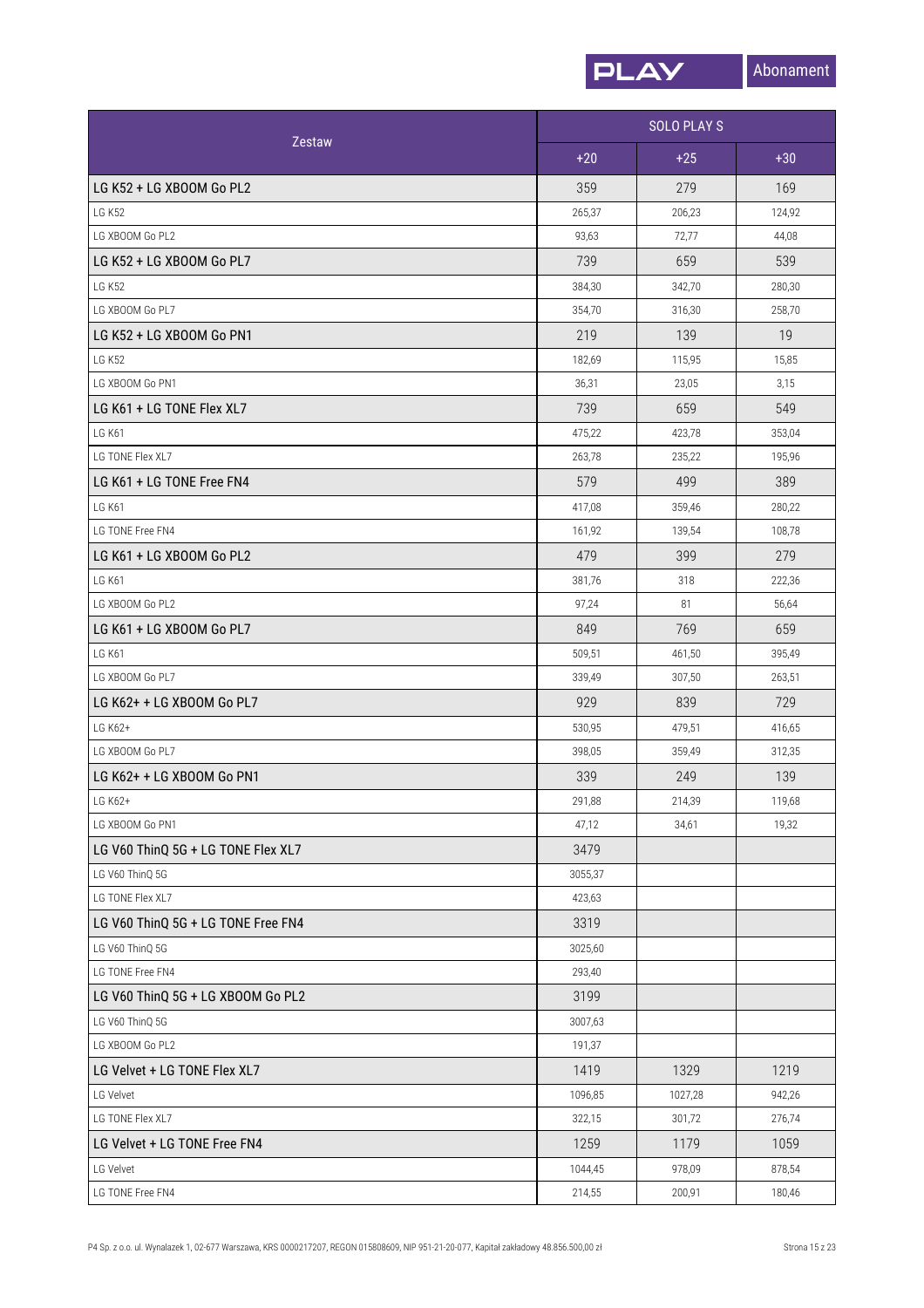

| Zestaw                                                  |         | <b>SOLO PLAYS</b> |              |  |
|---------------------------------------------------------|---------|-------------------|--------------|--|
|                                                         | $+20$   | $+25$             | $+30$        |  |
| LG Velvet + LG XBOOM Go PL2                             | 1149    | 1069              | 959          |  |
| LG Velvet                                               | 1012,53 | 942,03            | 845,09       |  |
| LG XBOOM Go PL2                                         | 136,47  | 126,97            | 113,91       |  |
| LG Velvet + LG XBOOM Go PL7                             | 1529    | 1449              | 1329         |  |
| LG Velvet                                               | 1130,45 | 1071,30           | 982,58       |  |
| LG XBOOM Go PL7                                         | 398,55  | 377,70            | 346,42       |  |
| LG Wing 5G + LG XBOOM Go PL7                            | 3029    | 2949              | 2839         |  |
| LG Wing 5G                                              | 2563,54 | 2495,83           | 2402,73      |  |
| LG XBOOM Go PL7                                         | 465,46  | 453,17            | 436,27       |  |
| Oppo A15s + Oppo Wireless Speaker                       | 59      | 1                 |              |  |
| Oppo A15s                                               | 49,22   | 0,83              |              |  |
| Oppo Wireless Speaker                                   | 9,78    | 0,17              |              |  |
| Oppo A53 128GB + Oppo Wireless Speaker                  | 199     | 119               | $\mathbf{1}$ |  |
| Oppo A53 128GB                                          | 171,34  | 102,46            | 0,86         |  |
| Oppo Wireless Speaker                                   | 27,66   | 16,54             | 0,14         |  |
| Oppo A53 128GB + Oppo Wireless Speaker + OPPO Enco W11  | 389     |                   |              |  |
| Oppo A53 128GB                                          | 302,64  |                   |              |  |
| Oppo Wireless Speaker                                   | 48,86   |                   |              |  |
| Oppo Enco W11                                           | 37,50   |                   |              |  |
| Oppo Reno4 Lite + Oppo Wireless Speaker                 | 429     | 349               | 229          |  |
| Oppo Reno4 Lite                                         | 387,33  | 315,10            | 206,76       |  |
| Oppo Wireless Speaker                                   | 41,67   | 33,90             | 22,24        |  |
| Oppo Reno4 Lite + Oppo Wireless Speaker + OPPO Enco W11 | 429     |                   |              |  |
| Oppo Reno4 Lite                                         | 360,46  |                   |              |  |
| Oppo Wireless Speaker                                   | 38,78   |                   |              |  |
| Oppo Enco W11                                           | 29,76   |                   |              |  |
| Oppo Reno5 + Oppo Enco W31                              | 1499    |                   |              |  |
| Oppo Reno5                                              | 1309,66 |                   |              |  |
| Oppo Enco W31                                           | 189,34  |                   |              |  |
| Oppo Reno5 + Oppo Wireless Speaker                      | 1249    | 1169              | 1049         |  |
| Oppo Reno5                                              | 1173,29 | 1098,13           | 985,41       |  |
| Oppo Wireless Speaker                                   | 75,71   | 70,87             | 63,59        |  |
| Oppo Reno5 Lite + Oppo Band                             | 719     |                   |              |  |
| Oppo Reno5 Lite                                         | 639,42  |                   |              |  |
| Oppo Band                                               | 79,58   |                   |              |  |
| Oppo Reno5 Lite + Oppo Wireless Speaker                 | 719     | 639               | 529          |  |
| Oppo Reno5 Lite                                         | 665,32  | 591,30            | 489,51       |  |
| Oppo Wireless Speaker                                   | 53,68   | 47,70             | 39,49        |  |
| Oppo Reno5 Z + Oppo Wireless Speaker                    | 949     | 869               | 759          |  |
| Oppo Reno5 Z                                            | 878,15  | 804,13            | 702,34       |  |
| Oppo Wireless Speaker                                   | 70,85   | 64,87             | 56,66        |  |
| Realme 7 Pro + Realme Band                              | 789     | 599               | 499          |  |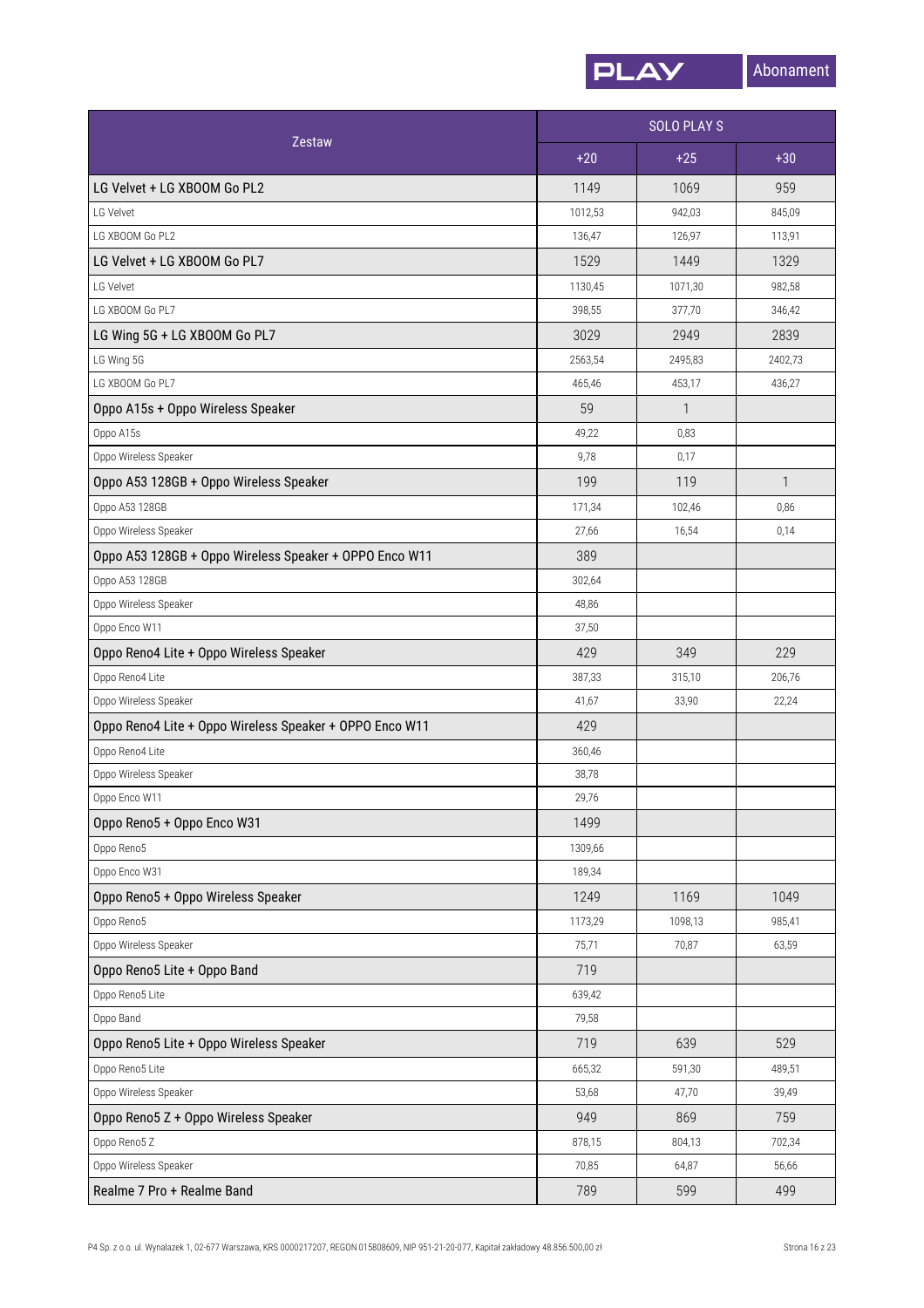![](_page_16_Picture_0.jpeg)

| <b>Zestaw</b>                                    |              | <b>SOLO PLAYS</b> |        |  |
|--------------------------------------------------|--------------|-------------------|--------|--|
|                                                  | $+20$        | $+25$             | $+30$  |  |
| Realme 7 Pro                                     | 731,05       | 555,01            | 462,35 |  |
| Realme Band                                      | 57,95        | 43,99             | 36,65  |  |
| Samsung Galaxy A71 + Samsung Galaxy Watch Active | 1489         |                   |        |  |
| Samsung Galaxy A71                               | 1139,11      |                   |        |  |
| Samsung R500N Galaxy Watch Active                | 349,89       |                   |        |  |
| Vivo Y11s + Vivo piłka UEFA EURO 2020            | $\mathbf{1}$ |                   |        |  |
| Vivo Y11s                                        | 0,83         |                   |        |  |
| Vivo piłka UEFA EURO 2020                        | 0,17         |                   |        |  |
| Vivo Y20s + Vivo piłka UEFA EURO 2020            | $\mathbf{1}$ | $\mathbf{1}$      |        |  |
| Vivo Y20s                                        | 0,88         | 0,88              |        |  |
| Vivo piłka UEFA EURO 2020                        | 0,12         | 0,12              |        |  |
| Vivo Y70 + Vivo piłka UEFA EURO 2020             | 399          | 349               | 229    |  |
| Vivo Y70                                         | 359,42       | 314,38            | 206,28 |  |
| Vivo piłka UEFA EURO 2020                        | 39,58        | 34,62             | 22,72  |  |
| Xiaomi Redmi 9 + Xiaomi Mi Band 4                | 99           |                   |        |  |
| Xiaomi Redmi 9                                   | 86,19        |                   |        |  |
| Xiaomi Mi Band 4                                 | 12,81        |                   |        |  |
| Xiaomi Redmi Note 9 + Xiaomi Mi Band 4           | 469          |                   |        |  |
| Xiaomi Redmi Note 9                              | 421,99       |                   |        |  |
| Xiaomi Mi Band 4                                 | 47,01        |                   |        |  |
| Xiaomi Redmi Note 9 Pro + Xiaomi Mi Band 4       | 699          |                   |        |  |
| Xiaomi Redmi Note 9 Pro                          | 641,82       |                   |        |  |
| Xiaomi Mi Band 4                                 | 57,18        |                   |        |  |
|                                                  |              |                   |        |  |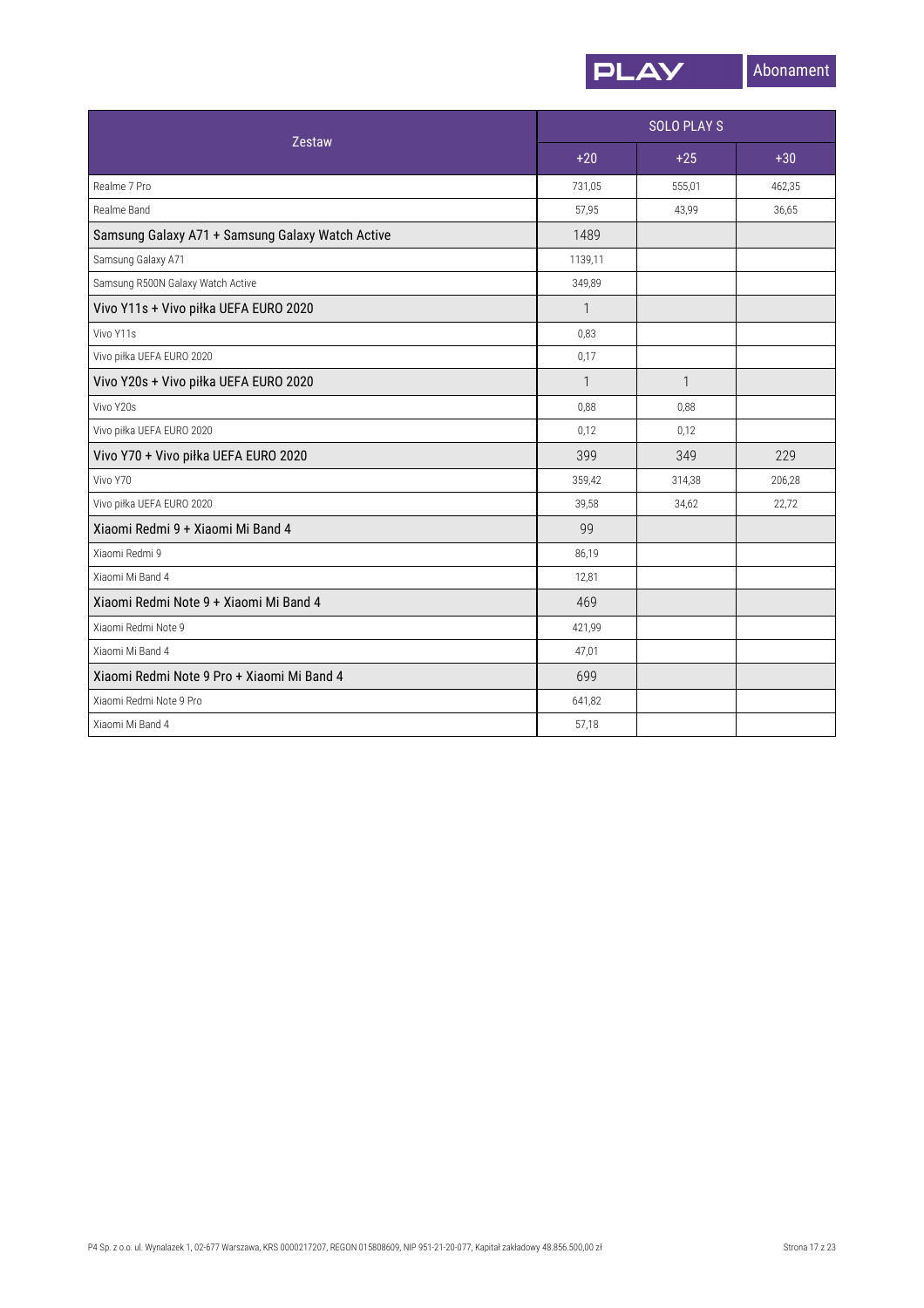![](_page_17_Picture_0.jpeg)

## Cennik urządzeń dostępnych na życzenie w Ofercie Solo Specjalna

Obowiązuje od dnia 22.07.2021 do wyczerpania stanów magazynowych objętych niniejszym Cennikiem lub jego odwołania.

| Model                           |              | <b>SOLO PLAYS</b> |              |  |
|---------------------------------|--------------|-------------------|--------------|--|
|                                 | $+20$        | $+25$             | $+30$        |  |
| Apple AirPods Pro               | 599          | 519               | 399          |  |
| Apple Watch SE GPS 40 mm        | 919          | 829               | 719          |  |
| Apple Watch SE GPS 44 mm        | 1069         | 999               | 889          |  |
| Apple Watch Series 6 GPS 40 mm  | 1469         | 1389              | 1269         |  |
| Apple Watch Series 6 GPS 44 mm  | 1619         | 1539              | 1429         |  |
| Epson EB-FH52                   | 2599         | 2519              | 2399         |  |
| Epson EH-TW750                  | 2089         | 1999              | 1899         |  |
| Garmin fenix 6                  | 1459         | 1379              | 1259         |  |
| Garmin fenix 6 Pro              | 1989         | 1899              | 1789         |  |
| Garmin fenix 6 Solar            | 2359         | 2269              | 2159         |  |
| Garmin fenix 6S                 | 1459         | 1379              | 1259         |  |
| Garmin fenix 6S Pro             | 1989         | 1899              | 1789         |  |
| Garmin fenix 6S Solar           | 2359         | 2269              | 2159         |  |
| Garmin fenix 6X Pro             | 2149         | 2089              | 1979         |  |
| Garmin Forerunner 245           | 499          | 429               | 299          |  |
| Garmin Forerunner 735XT         | 239          | 159               | 49           |  |
| Garmin Instinct Solar           | 949          | 869               | 749          |  |
| Garmin vivoactive 4             | 729          | 649               | 499          |  |
| Garmin vivoactive 4S            | 629          | 549               | 399          |  |
| Garmin vívofit 4                | 1            |                   |              |  |
| Hammer Explorer Pro             | 879          | 799               | 679          |  |
| Honor FlyPods Lite              | $\mathbf{1}$ |                   |              |  |
| <b>HTC Vive Cosmos</b>          | 3029         | 2969              | 2859         |  |
| Huawei Band 6                   | $\mathbf{1}$ |                   |              |  |
| Huawei FreeBuds 4i              | $\mathbf{1}$ |                   |              |  |
| Huawei FreeBuds Pro             | 259          | 189               | 79           |  |
| Huawei Watch 3 Active           | 1059         | 979               | 869          |  |
| Huawei Watch 3 Pro Classic      | 1319         | 1229              | 1119         |  |
| Huawei Watch GT + Mate 20 Lite  | 409          |                   |              |  |
| Huawei Watch GT 2 42 mm Classic | 99           | 29                | $\mathbf{1}$ |  |
| Huawei Watch GT 2 42 mm Elegant | 399          | 299               | 99           |  |
| Huawei Watch GT 2 Pro           | 639          | 559               | 439          |  |
| JBL by HARMAN CHARGE 4 wyc      | 69           |                   |              |  |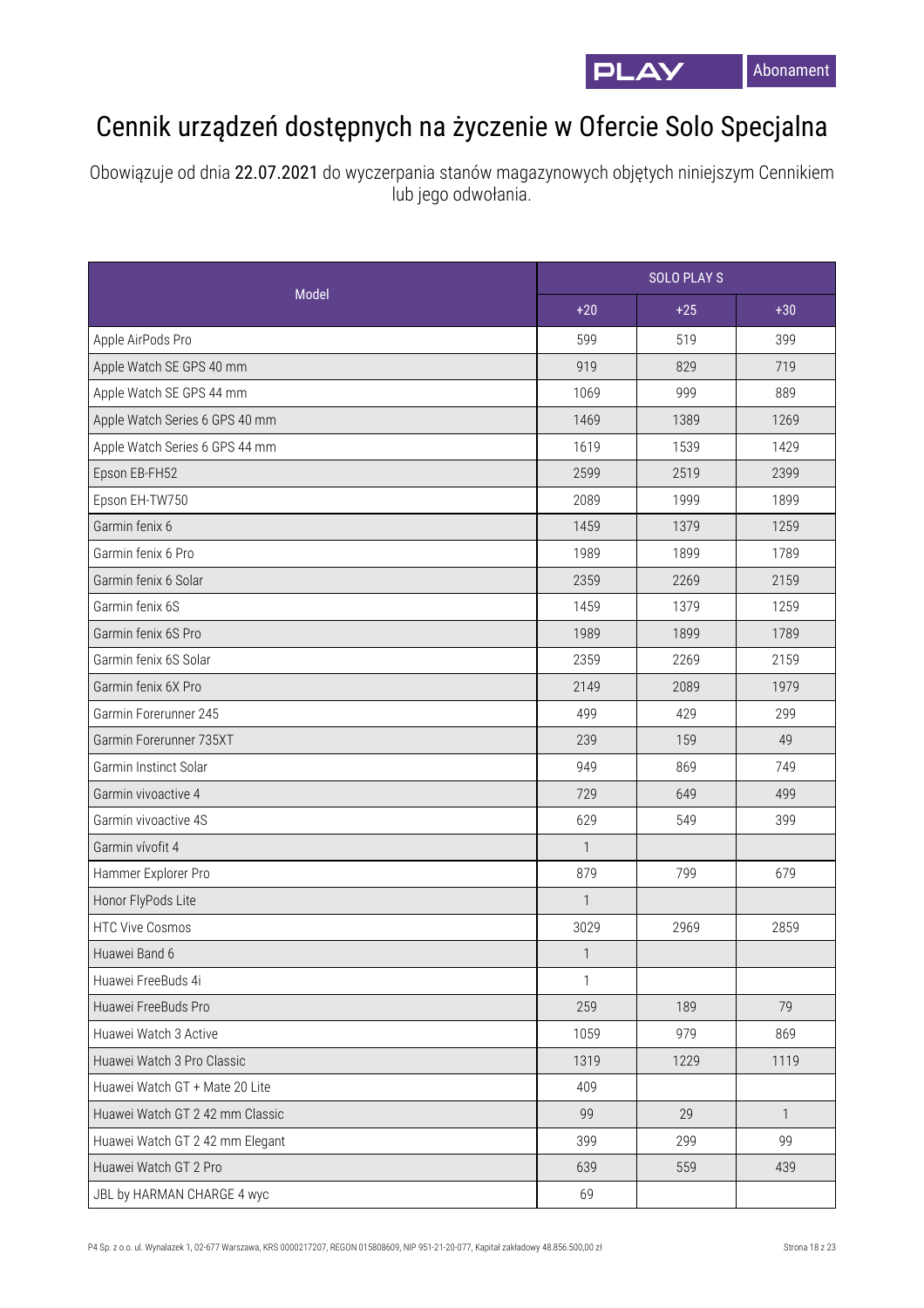![](_page_18_Picture_0.jpeg)

|                                                                   | <b>SOLO PLAY S</b> |       |              |
|-------------------------------------------------------------------|--------------------|-------|--------------|
| Model                                                             | $+20$              | $+25$ | $+30$        |
| JBL by HARMAN Live 300 TWS                                        | $\mathbf{1}$       |       |              |
| JBL by HARMAN T115BT                                              | 1                  |       |              |
| <b>JBL LINK PORTABLE</b>                                          | 29                 |       |              |
| Laptop Huawei Matebook 14                                         | 3019               |       |              |
| Laptop Lenovo Legion Y540-15 + router E5576                       | 2909               |       |              |
| LG 49UN711C                                                       | 1089               | 999   | 899          |
| Marshall Kilburn                                                  | $\mathbf{1}$       |       |              |
| MaxCom MK281                                                      | $\mathbf{1}$       |       |              |
| MaxCom MM29D HS                                                   | $\mathbf{1}$       |       |              |
| MaxCom MM917 Strong                                               | $\mathbf{1}$       |       |              |
| Motorola Razr 5G                                                  | 4589               | 4499  | 4399         |
| Navitel R600                                                      | $\mathbf{1}$       |       |              |
| OnePlus 8T                                                        | 2339               | 2259  | 2149         |
| OnePlus 9                                                         | 2799               | 2719  | 2609         |
| OnePlus 9 Pro 256GB                                               | 3989               | 3899  | 3789         |
| OnePlus Nord N10 5G                                               | 769                | 689   | 569          |
| OnePlus Nord N100                                                 | 229                | 99    | $\mathbf{1}$ |
| Oppo Watch 41 mm                                                  | 269                | 259   | 149          |
| Oppo Watch 46 mm                                                  | 469                | 459   | 299          |
| Samsung Galaxy A52 5G                                             | 1189               | 1099  | 999          |
| Samsung Galaxy S21 Ultra                                          | 4529               | 4439  | 4329         |
| Samsung Galaxy S21+256GB                                          | 3999               | 3919  | 3799         |
| Samsung Galaxy Watch 3 41mm                                       | 829                | 749   | 629          |
| Samsung Galaxy Watch 3 45mm                                       | 829                | 749   | 629          |
| Samsung Galaxy Watch Active2 40 mm                                | 629                | 549   | 429          |
| Samsung QE55Q67AAU                                                | 2469               | 2379  | 2269         |
| Samsung R210N Gear 360 (2017) + J530F Galaxy J5 (2017) DS         | $\mathbf{1}$       |       |              |
| Samsung UE55AU7192U                                               | 1749               | 1669  | 1559         |
| Sony PlayStation 4 Pro 1TB                                        | 1379               | 1299  | 1199         |
| Tablet Huawei MatePad T10S 2/32GB                                 | 259                |       |              |
| Tablet Huawei MatePad T10S 2/32GB + Waga Huawei Smart Scale AH100 | 339                |       |              |
| Tablet Huawei MediaPad T5 10 LTE 3/32GB                           | 269                |       |              |
| <b>TCL 43P615</b>                                                 | 999                | 919   | 799          |
| <b>TCL 50P615</b>                                                 | 1379               | 1289  | 1179         |
| <b>TCL 55P615</b>                                                 | 1599               | 1529  | 1419         |
| TCL TKJ400F                                                       | 339                | 439   | 319          |
| <b>TCL TS6110</b>                                                 | 129                | 49    | $\mathbf{1}$ |
| <b>TCL TS8111</b>                                                 | 389                | 299   | 189          |
| Vivo TWS Neo                                                      | 29                 | 1     |              |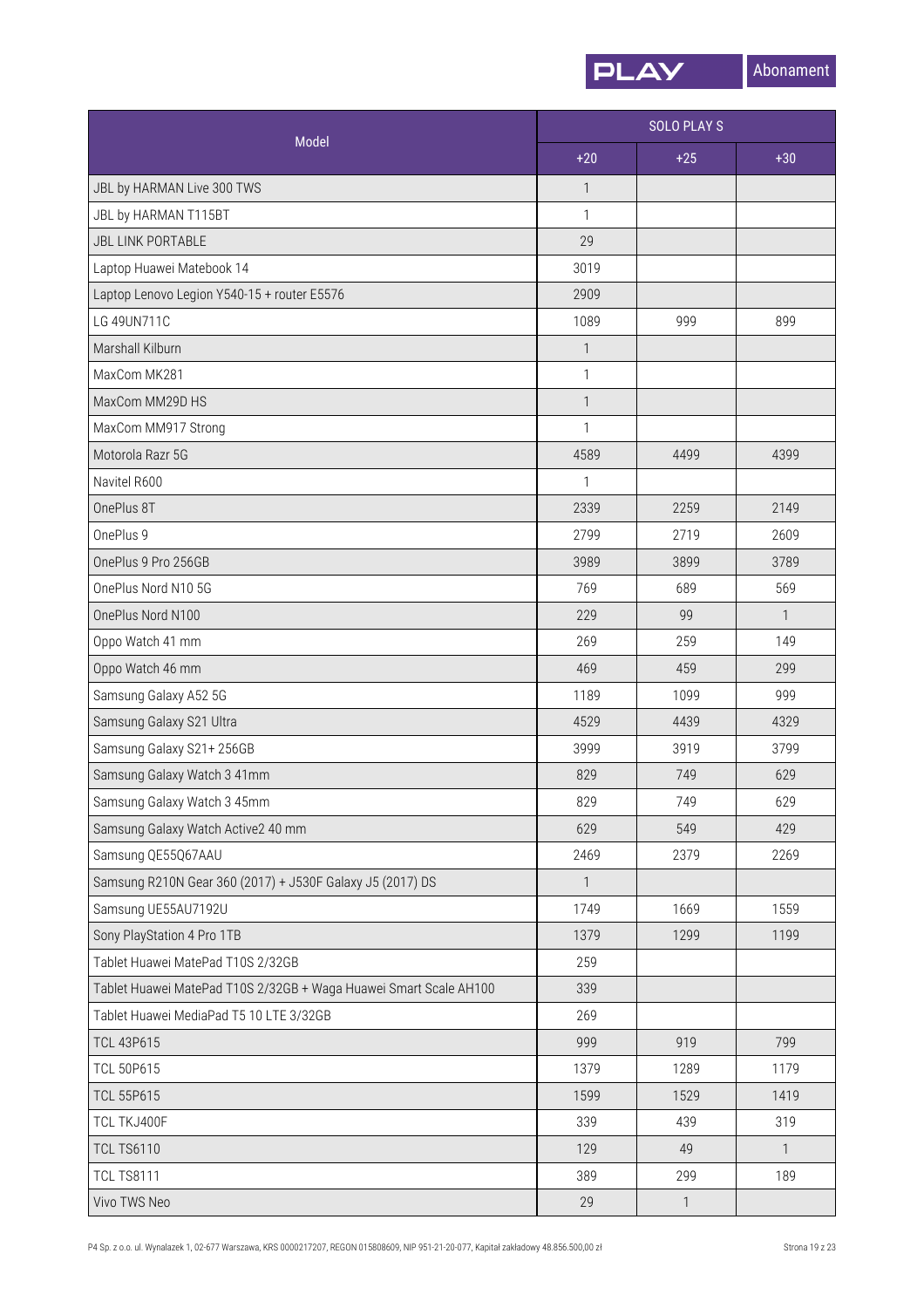![](_page_19_Picture_0.jpeg)

| <b>Model</b>                         |              | <b>SOLO PLAYS</b> |              |  |
|--------------------------------------|--------------|-------------------|--------------|--|
|                                      | $+20$        | $+25$             | $+30$        |  |
| <b>Vivo X51 5G</b>                   | 2349         | 2289              | 2179         |  |
| Vivo X60 Pro 5G                      | 2999         | 2919              | 2809         |  |
| Xbox Series X 1TB                    | 1839         | 1749              | 1639         |  |
| Xiaomi Amazfit Bip                   | $\mathbf{1}$ |                   |              |  |
| Xiaomi Mi 11 Ultra 5G                | 5279         | 5199              | 5089         |  |
| Xiaomi Mi Air Purifier 2s            | 69           |                   |              |  |
| Xiaomi Mi Air Purifier 3H            | 119          | 99                | $\mathbf{1}$ |  |
| Xiaomi Mi Air Purifier Pro H         | 619          | 539               | 429          |  |
| Xiaomi Mi Body Composition Scale 2   | $\mathbf{1}$ |                   |              |  |
| Xiaomi Mi Box S 4K                   | $\mathbf{1}$ |                   |              |  |
| Xiaomi Mi Electric Scooter           | 1179         | 1089              | 979          |  |
| Xiaomi Mi Electric Scooter 1S        | 1299         | 1219              | 1099         |  |
| Xiaomi Mi Electric Scooter Pro 2     | 1749         | 1669              | 1559         |  |
| Xiaomi Mi Robot Vacuum Mop 1C        | 499          | 569               | 459          |  |
| Xiaomi Mi Robot Vacuum Mop Essential | 289          | 199               | 99           |  |
| Xiaomi Mi Robot Vacuum Mop Pro       | 929          | 849               | 729          |  |
| Xiaomi Mi Sports Bluetooth Earphones | 1            |                   |              |  |
| Xiaomi Mi True Wireless Earphones 2  | $\mathbf{1}$ |                   |              |  |
| Xiaomi Mi True Wireless Earphones 2S | $\mathbf{1}$ |                   |              |  |
| Xiaomi Mi Watch                      | 39           |                   |              |  |

| <b>Zestaw</b>                                    |         | <b>SOLO PLAY S</b> |         |  |
|--------------------------------------------------|---------|--------------------|---------|--|
|                                                  | $+20$   | $+25$              | $+30$   |  |
| Hammer Explorer Pro + Hammer Smart Watch         | 1069    | 989                | 879     |  |
| Hammer Explorer Pro                              | 895,31  | 828,31             | 736,18  |  |
| Hammer Smart Watch                               | 173,69  | 160.69             | 142,82  |  |
| Huawei Mate 40 Pro 5G + Huawei Freebuds Pro      | 4289    | 4199               | 4099    |  |
| Huawei Mate 40 Pro 5G                            | 3676,77 | 3599,62            | 3513,89 |  |
| Huawei FreeBuds Pro                              | 612,23  | 599.38             | 585,11  |  |
| Huawei P40 Pro + Huawei Watch GT 2 42 mm Elegant | 2619    | 2569               | 2459    |  |
| Huawei P40 Pro                                   | 2107,61 | 2067,37            | 1978,85 |  |
| Huawei Watch GT 2 42 mm Elegant                  | 511,39  | 501,63             | 480,15  |  |
| Huawei Watch 3 Active + Huawei FreeBuds 4i       | 1059    | 979                | 869     |  |
| Huawei Watch 3 Active                            | 900,52  | 832,49             | 738,95  |  |
| Huawei FreeBuds 4i                               | 158,48  | 146,51             | 130,05  |  |
| Huawei Watch 3 Pro Classic + Huawei FreeBuds Pro | 1319    | 1229               | 1119    |  |
| Huawei Watch 3 Pro Classic                       | 909,83  | 847,75             | 771,87  |  |
| Huawei FreeBuds Pro                              | 409,17  | 381,25             | 347,13  |  |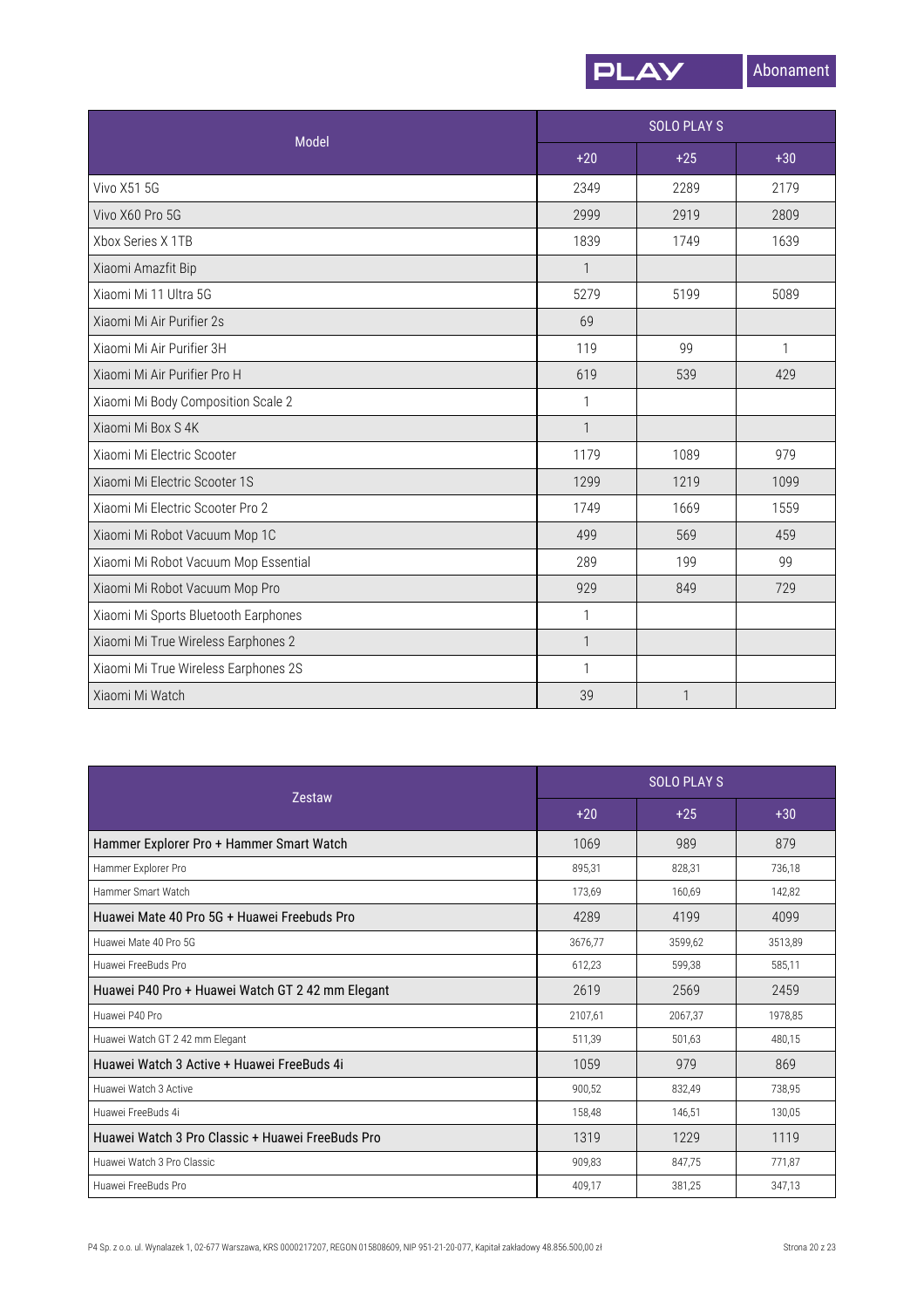![](_page_20_Picture_0.jpeg)

| <b>Zestaw</b>                                     |         | <b>SOLO PLAYS</b> |         |  |
|---------------------------------------------------|---------|-------------------|---------|--|
|                                                   | $+20$   | $+25$             | $+30$   |  |
| iPhone 11 128GB + Apple AirPods Pro               | 3679    | 3589              | 3479    |  |
| iPhone 11 128GB                                   | 2780,11 | 2712,10           | 2628,97 |  |
| Apple AirPods Pro                                 | 898,89  | 876,90            | 850,03  |  |
| iPhone 11 64GB + Apple AirPods Pro                | 3499    | 3419              | 3299    |  |
| iPhone 11 64GB                                    | 2582,99 | 2523,94           | 2435,35 |  |
| Apple AirPods Pro                                 | 916,01  | 895,06            | 863,65  |  |
| iPhone 12 128GB + Apple AirPods Pro               | 4679    | 4599              | 4489    |  |
| iPhone 12 128GB                                   | 3735,13 | 3671,26           | 3583,45 |  |
| Apple AirPods Pro                                 | 943,87  | 927,74            | 905,55  |  |
| iPhone 12 64GB + Apple AirPods Pro                | 4439    | 4359              | 4239    |  |
| iPhone 12 64GB                                    | 3482,06 | 3419,31           | 3325,18 |  |
| Apple AirPods Pro                                 | 956,94  | 939,69            | 913,82  |  |
| iPhone 12 mini 128GB + Apple AirPods Pro          | 3959    | 3869              | 3759    |  |
| iPhone 12 mini 128GB                              | 3052,18 | 2982,79           | 2897,99 |  |
| Apple AirPods Pro                                 | 906,82  | 886,21            | 861,01  |  |
| iPhone 12 mini 128GB + Apple Watch SE GPS 40 mm   | 4269    | 4179              | 4069    |  |
| iPhone 12 mini 128GB                              | 3159,47 | 3092,86           | 3011,45 |  |
| Apple Watch SE GPS 40 mm                          | 1109,53 | 1086,14           | 1057,55 |  |
| iPhone 12 mini 128GB + Apple Watch SE GPS 44 mm   | 4419    | 4339              | 4219    |  |
| iPhone 12 mini 128GB                              | 3175,19 | 3117,71           | 3031,48 |  |
| Apple Watch SE GPS 44 mm                          | 1243,81 | 1221,29           | 1187,52 |  |
| iPhone 12 mini 64 GB + Apple Watch SE GPS 40 mm   | 4019    | 3939              | 3829    |  |
| iPhone 12 mini 64GB                               | 2930,90 | 2872,56           | 2792,34 |  |
| Apple Watch SE GPS 40 mm                          | 1088,10 | 1066,44           | 1036,66 |  |
| iPhone 12 mini 64GB + Apple AirPods Pro           | 3709    | 3629              | 3519    |  |
| iPhone 12 mini 64GB                               | 2822,49 | 2761,61           | 2677,90 |  |
| Apple AirPods Pro                                 | 886,51  | 867,39            | 841,10  |  |
| iPhone 12 mini 64GB + Apple Watch SE GPS 44 mm    | 4179    | 4089              | 3979    |  |
| iPhone 12 mini 64GB                               | 2955,20 | 2891,55           | 2813,77 |  |
| Apple Watch SE GPS 44 mm                          | 1223,80 | 1197,45           | 1165,23 |  |
| iPhone SE (2020) 128GB + Apple AirPods Pro        | 2879    | 2789              | 2679    |  |
| iPhone SE (2020) 128GB                            | 1961,36 | 1900,05           | 1825,11 |  |
| Apple AirPods Pro                                 | 917,64  | 888,95            | 853,89  |  |
| iPhone SE (2020) 128GB + Apple Watch SE GPS 40 mm | 3169    | 3089              | 2979    |  |
| iPhone SE (2020) 128GB                            | 2040,56 | 1989,05           | 1918,22 |  |
| Apple Watch SE GPS 40 mm                          | 1128,44 | 1099,95           | 1060,78 |  |
| iPhone SE (2020) 128GB + Apple Watch SE GPS 44 mm | 3319    | 3239              | 3119    |  |
| iPhone SE (2020) 128GB                            | 2052,75 | 2003,27           | 1929,05 |  |
| Apple Watch SE GPS 44 mm                          | 1266,25 | 1235,73           | 1189,95 |  |
| iPhone SE (2020) 64GB + Apple AirPods Pro         | 2639    | 2559              | 2449    |  |
| iPhone SE (2020) 64GB                             | 1732,10 | 1679,59           | 1607,40 |  |
| Apple AirPods Pro                                 | 906,90  | 879,41            | 841,60  |  |
|                                                   |         |                   |         |  |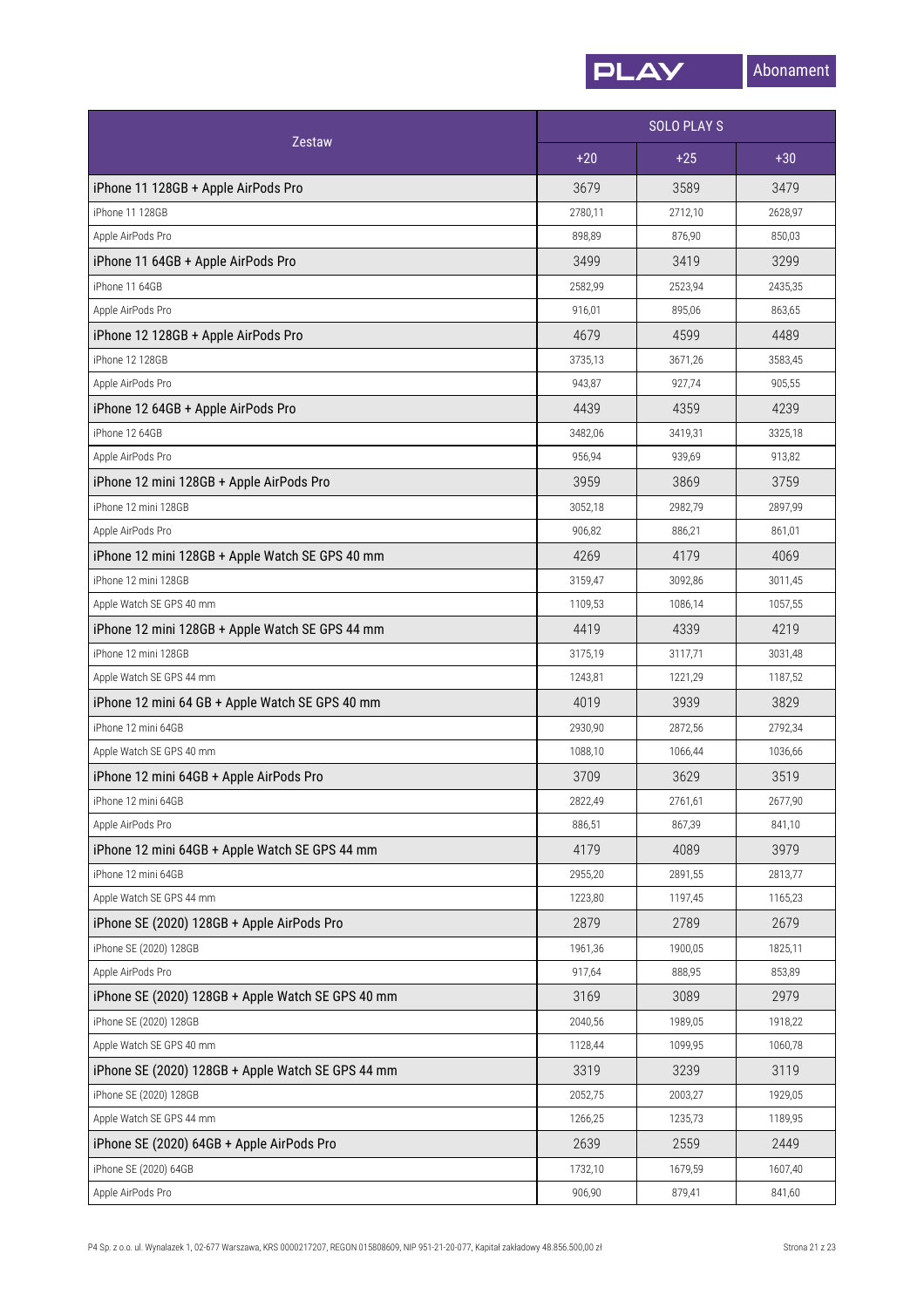![](_page_21_Picture_0.jpeg)

| Zestaw                                                 | <b>SOLO PLAYS</b> |         |         |
|--------------------------------------------------------|-------------------|---------|---------|
|                                                        | $+20$             | $+25$   | $+30$   |
| iPhone SE (2020) 64GB + Apple Watch SE GPS 40 mm       | 2939              | 2859    | 2739    |
| iPhone SE (2020) 64GB                                  | 1815,47           | 1766,05 | 1691,92 |
| Apple Watch SE GPS 40 mm                               | 1123,53           | 1092,95 | 1047,08 |
| iPhone SE (2020) 64GB + Apple Watch SE GPS 44 mm       | 3089              | 2999    | 2889    |
| iPhone SE (2020) 64GB                                  | 1827,46           | 1774,21 | 1709,14 |
| Apple Watch SE GPS 44 mm                               | 1261,54           | 1224,79 | 1179,86 |
| Oppo Reno4 Lite + Oppo Watch 41 mm                     | 1089              | 999     | 889     |
| Oppo Reno4 Lite                                        | 622,36            | 570,93  | 508,06  |
| Oppo Watch 41 mm                                       | 466,64            | 428,07  | 380,94  |
| Oppo Reno4 Lite + Oppo Watch 46 mm                     | 1299              | 1229    | 1099    |
| Oppo Reno4 Lite                                        | 654,96            | 619,67  | 554,12  |
| Oppo Watch 46 mm                                       | 644,04            | 609,33  | 544,88  |
| Vivo X51 5G + Vivo piłka UEFA EURO 2020                | 1                 |         |         |
| Vivo X51 5G                                            | 0,96              |         |         |
| Vivo piłka UEFA EURO 2020                              | 0,04              |         |         |
| Vivo X51 5G + Vivo TWS Neo                             | 2349              | 2719    | 2599    |
| <b>Vivo X51 5G</b>                                     | 2043,11           | 2364,93 | 2260,56 |
| Vivo TWS Neo                                           | 305,89            | 354,07  | 338,44  |
| Vivo Y20s + Vivo TWS Neo                               | 449               | 369     | 259     |
| Vivo Y20s                                              | 273,39            | 224,68  | 157,70  |
| Vivo TWS Neo                                           | 175,61            | 144,32  | 101,30  |
| Vivo Y70 + Vivo TWS Neo                                | 429               | 349     | 229     |
| Vivo Y70                                               | 286,11            | 232,75  | 152,72  |
| Vivo TWS Neo                                           | 142,89            | 116,25  | 76,28   |
| Xiaomi Mi 10T 5G + Xiaomi Mi True Wireless Earphones 2 | 1369              | 1299    | 1189    |
| Xiaomi Mi 10T 5G                                       | 1173,89           | 1113,87 | 1019,55 |
| Xiaomi Mi True Wireless Earphones 2                    | 195,11            | 185,13  | 169,45  |
| Xiaomi Mi 10T Pro 5G + Xiaomi Mi Air Purifier 3H       | 2159              | 2099    | 1979    |
| Xiaomi Mi 10T Pro 5G                                   | 1687,10           | 1640,21 | 1546,44 |
| Xiaomi Mi Air Purifier 3H                              | 471,90            | 458,79  | 432,56  |
| Xiaomi Mi 11i 5G + Xiaomi Mi Watch                     | 2409              | 2329    | 2219    |
| Xiaomi Mi 11i 5G                                       | 2056,98           | 1988,67 | 1894,75 |
| Xiaomi Mi Watch                                        | 352,02            | 340,33  | 324,25  |

1. Ceny podane są w polskich złotych i zawierają podatek VAT.

- 2. Karty pamięci spoza cennika gadżetów i akcesoriów są dostępne w wybranych zestawach urządzeń (według wyboru producenta danego urządzenia), do wyczerpania stanów magazynowych.
- 3. W zakresie przewidzianym przez odpowiedni Cennik lub regulamin Oferty Promocyjnej, przy zawieraniu Umowy Abonent ma możliwość zakupu urządzenia na warunkach cenowych określonych w niniejszym Cenniku.
- P4 zastrzega, iż dostępność poszczególnych modeli urządzeń uzależniona jestod aktualnych stanów magazynowych Punktów 4. Sprzedaży P4.
- 5. "Telefony na życzenie" nie są dostępne bezpośrednio w punktach sprzedaży Play, a ich dostawa realizowana jest na indywidualne zamówienie Klienta. Termin realizacji zamówienia zależny jest od dostępności danego modelu "Telefonu na życzenie" na rynku